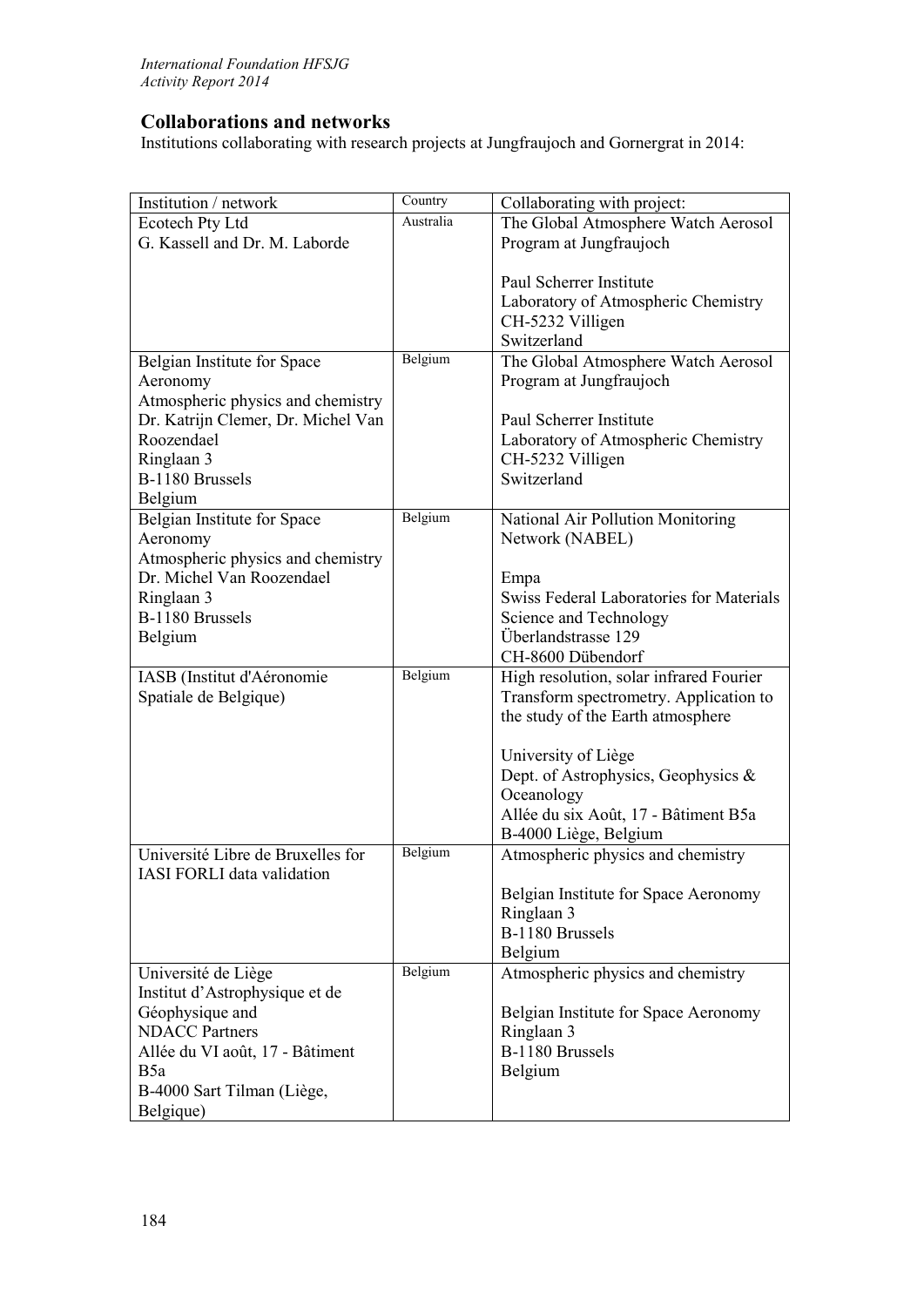| Institution / network              | Country  | Collaborating with project:              |
|------------------------------------|----------|------------------------------------------|
| Université de Liège                | Belgium  | National Air Pollution Monitoring        |
| Institut d'Astrophysique et de     |          | Network (NABEL)                          |
| Géophysique                        |          |                                          |
| Allée du VI août, 17               |          | Empa                                     |
| B-4000 Sart Tilman (Liège)         |          | Swiss Federal Laboratories for Materials |
|                                    |          | Science and Technology                   |
|                                    |          | Überlandstrasse 129                      |
|                                    |          | CH-8600 Dübendorf                        |
|                                    | European |                                          |
| <b>ACTRIS</b> (Aerosol, Clouds and | network  | Halogenated greenhouse gases at          |
| Trace Gases Research Network)      |          | Jungfraujoch                             |
|                                    |          |                                          |
|                                    |          | Empa                                     |
|                                    |          | Laboratory for Air Pollution /           |
|                                    |          | <b>Environmental Technology</b>          |
|                                    |          | Überlandstrasse 129                      |
|                                    |          | CH-8600 Dübendorf                        |
| <b>ACTRIS</b> (Aerosol, Clouds and | European | National Air Pollution Monitoring        |
| Trace Gases Research Network)      | network  | Network (NABEL)                          |
|                                    |          |                                          |
|                                    |          | Empa                                     |
|                                    |          | Swiss Federal Laboratories for Materials |
|                                    |          | Science and Technology                   |
|                                    |          | Überlandstrasse 129                      |
|                                    |          | CH-8600 Dübendorf                        |
| <b>CLOUD-TRAIN</b>                 | European | Study of new particle formation in the   |
|                                    | network  |                                          |
| (http://cloud.web.cern.ch/)        |          | free troposphere (NUCLACE-2014)          |
|                                    |          |                                          |
|                                    |          | Paul Scherrer Institute                  |
|                                    |          | Laboratory of Atmospheric Chemistry      |
|                                    |          | CH-5232 Villigen                         |
|                                    |          | Switzerland                              |
| Collaboration with S&T for the     | European | Atmospheric physics and chemistry        |
| <b>NORS Validation Server</b>      | network  |                                          |
|                                    |          | Belgian Institute for Space Aeronomy     |
|                                    |          | Ringlaan 3                               |
|                                    |          | B-1180 Brussels                          |
|                                    |          | Belgium                                  |
| Collaboration with European FTIR   | European | Atmospheric physics and chemistry        |
| and UV-Vis teams and modelling     | network  |                                          |
| teams in the frame of the EU       |          | Belgian Institute for Space Aeronomy     |
| project NORS                       |          | Ringlaan 3                               |
|                                    |          | B-1180 Brussels                          |
|                                    |          | Belgium                                  |
| Collaboration with partners of the | European | High resolution, solar infrared Fourier  |
| <b>EC-project NORS</b>             | network  | Transform spectrometry. Application to   |
| (http://nors.aeronomie.be)         |          | the study of the Earth atmosphere        |
|                                    |          |                                          |
|                                    |          |                                          |
|                                    |          | University of Liège                      |
|                                    |          | Dept. of Astrophysics, Geophysics $\&$   |
|                                    |          | Oceanology                               |
|                                    |          | Allée du six Août, 17 - Bâtiment B5a     |
|                                    |          | B-4000 Liège, Belgium                    |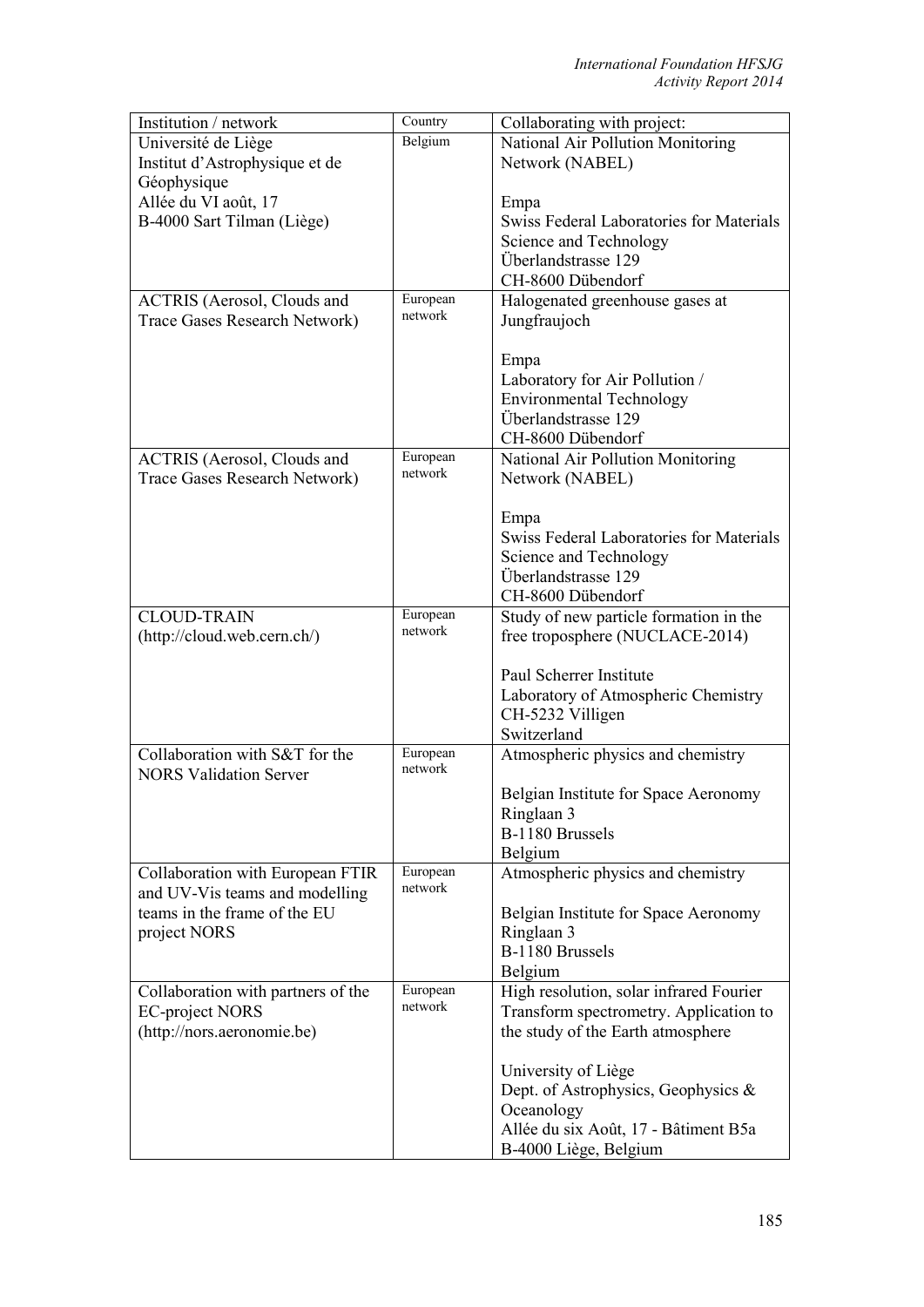| Institution / network               | Country             | Collaborating with project:                |
|-------------------------------------|---------------------|--------------------------------------------|
| E-GVAP II (EUMETNET GPS             | European            | <b>Automated GNSS Network Switzerland</b>  |
| Water Vapor Programme)              | network             | (AGNES)                                    |
|                                     |                     |                                            |
|                                     |                     | Swiss Federal Office of Topography         |
|                                     |                     | swisstopo                                  |
|                                     |                     | Seftigenstrasse 264                        |
|                                     |                     | CH-3084 Wabern                             |
| EMEP (European Monitoring and       | European            | National Air Pollution Monitoring          |
| <b>Evaluation Programme)</b>        | network             | Network (NABEL)                            |
|                                     |                     |                                            |
|                                     |                     | Empa                                       |
|                                     |                     | Swiss Federal Laboratories for Materials   |
|                                     |                     | Science and Technology                     |
|                                     |                     | Überlandstrasse 129                        |
|                                     |                     | CH-8600 Dübendorf                          |
| European FP7 Project Real-Time      | European            | Neutron monitors - Study of solar and      |
| Database for High Resolution        | network             | galactic cosmic rays                       |
| <b>Neutron Monitor Measurements</b> |                     |                                            |
| (NMDB)                              |                     | Universität Bern                           |
| http://www.nmdb.eu/                 |                     | Physikalisches Institut                    |
|                                     |                     | Sidlerstrasse 5                            |
|                                     |                     | CH-3012 Bern                               |
| GAW-CH                              | European            |                                            |
|                                     | network             | High resolution, solar infrared Fourier    |
|                                     |                     | Transform spectrometry. Application to     |
|                                     |                     | the study of the Earth atmosphere          |
|                                     |                     |                                            |
|                                     |                     | University of Liège                        |
|                                     |                     | Dept. of Astrophysics, Geophysics &        |
|                                     |                     | Oceanology                                 |
|                                     |                     | Allée du six Août, 17 - Bâtiment B5a       |
|                                     |                     | B-4000 Liège, Belgium                      |
| GNSS4SWEC (COST EU project)         | European<br>network | <b>Automated GNSS Network Switzerland</b>  |
|                                     |                     | (AGNES)                                    |
|                                     |                     |                                            |
|                                     |                     | Swiss Federal Office of Topography         |
|                                     |                     | swisstopo                                  |
|                                     |                     | Seftigenstrasse 264                        |
|                                     |                     | CH-3084 Wabern                             |
| <b>ICOS</b> Integrated Carbon       | European            | Long-term observations of ${}^{14}CO_2$ at |
| <b>Observation System</b>           | network             | Jungfraujoch                               |
| http://www.icos-infrastructure.eu   |                     |                                            |
|                                     |                     | Universität Heidelberg                     |
|                                     |                     | Institut für Umweltphysik                  |
|                                     |                     | Im Neuenheimer Feld 229                    |
|                                     |                     | D-69120 Heidelberg                         |
| <b>ICOS</b> Integrated Carbon       | European            | National Air Pollution Monitoring          |
| <b>Observation System</b>           | network             | Network (NABEL)                            |
| http://www.icos-infrastructure.eu   |                     |                                            |
|                                     |                     | Empa                                       |
|                                     |                     | Swiss Federal Laboratories for Materials   |
|                                     |                     | Science and Technology                     |
|                                     |                     | Überlandstrasse 129                        |
|                                     |                     | CH-8600 Dübendorf                          |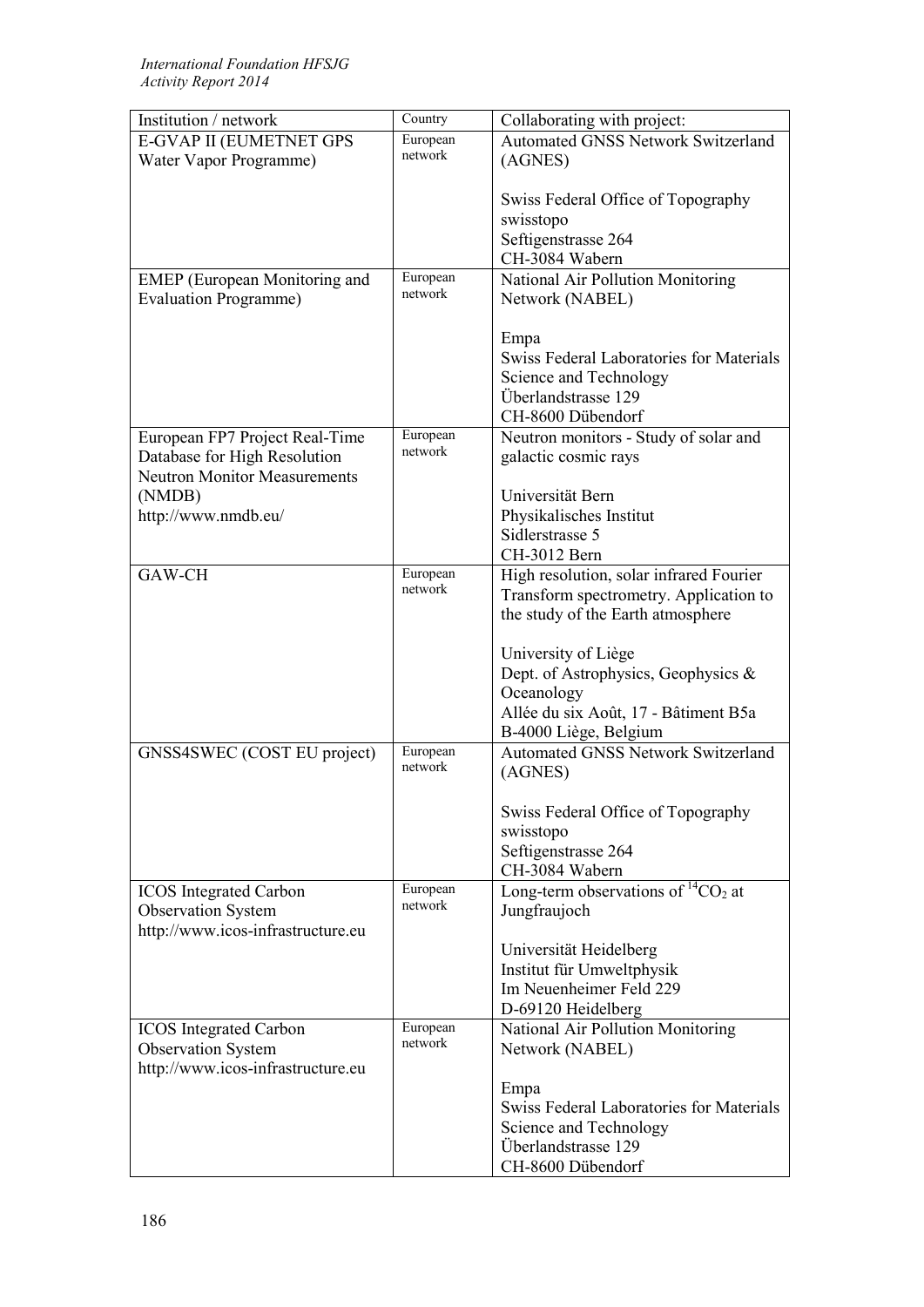| Institution / network                                               | Country             | Collaborating with project:                            |
|---------------------------------------------------------------------|---------------------|--------------------------------------------------------|
| <b>ICOS</b> Integrated Carbon                                       | European            | Flask comparison on Jungfraujoch                       |
| <b>Observation System partners</b>                                  | network             |                                                        |
| http://www.icos-infrastructure.eu                                   |                     | Isotope Research — Energy and                          |
|                                                                     |                     | <b>Sustainability Research Institute</b>               |
|                                                                     |                     | Groningen                                              |
|                                                                     |                     | Nijenborgh 4                                           |
|                                                                     |                     | 9747 AG Groningen /                                    |
|                                                                     |                     | The Netherlands                                        |
| <b>ICOS</b> Integrated Carbon<br><b>Observation System partners</b> | European<br>network | Flask comparison on Jungfraujoch                       |
| http://www.icos-infrastructure.eu                                   |                     | Max Planck Institut für Biogeochemie                   |
|                                                                     |                     | Hans Knöll Str. 10                                     |
|                                                                     |                     | D-007745 Jena                                          |
| <b>ICOS</b> Integrated Carbon                                       | European            | High precision carbon dioxide and                      |
| <b>Observation System partners</b>                                  | network             | oxygen measurements at Jungfraujoch                    |
| http://www.icos-infrastructure.eu                                   |                     |                                                        |
|                                                                     |                     | Universität Bern                                       |
|                                                                     |                     | Physikalisches Institut                                |
|                                                                     |                     | Sidlerstrasse 5                                        |
|                                                                     |                     | CH-3012 Bern                                           |
| InGOS (Integrated non-CO2<br>Greenhouse gas Observation             | European<br>network | Halogenated greenhouse gases at<br>Jungfraujoch        |
| System)                                                             |                     |                                                        |
|                                                                     |                     | Empa                                                   |
|                                                                     |                     | Laboratory for Air Pollution/                          |
|                                                                     |                     | <b>Environmental Technology</b><br>Überlandstrasse 129 |
|                                                                     |                     | CH-8600 Dübendorf                                      |
|                                                                     | European            |                                                        |
| InGOS (Integrated non-CO2                                           | network             | National Air Pollution Monitoring<br>Network (NABEL)   |
| Greenhouse gas Observation<br>System)                               |                     |                                                        |
|                                                                     |                     | Empa                                                   |
|                                                                     |                     | Swiss Federal Laboratories for Materials               |
|                                                                     |                     | Science and Technology                                 |
|                                                                     |                     | Überlandstrasse 129                                    |
|                                                                     |                     | CH-8600 Dübendorf                                      |
| University of Helsinki                                              | Finland             | The Global Atmosphere Watch Aerosol                    |
| Department of Physics                                               |                     | Program at Jungfraujoch                                |
| Prof. M. Kulmala                                                    |                     |                                                        |
| Helsinki, Finland                                                   |                     | Paul Scherrer Institute                                |
|                                                                     |                     | Laboratory of Atmospheric Chemistry                    |
|                                                                     |                     | CH-5232 Villigen                                       |
|                                                                     | Finland             | Switzerland                                            |
| University of Helsinki                                              |                     | Study of new particle formation in the                 |
| Markku Kulmala                                                      |                     | free troposphere (NUCLACE-2014)                        |
| 00560 Helsinki                                                      |                     |                                                        |
| Finland                                                             |                     | Paul Scherrer Institute                                |
|                                                                     |                     | Laboratory of Atmospheric Chemistry                    |
|                                                                     |                     | CH-5232 Villigen<br>Switzerland                        |
|                                                                     |                     |                                                        |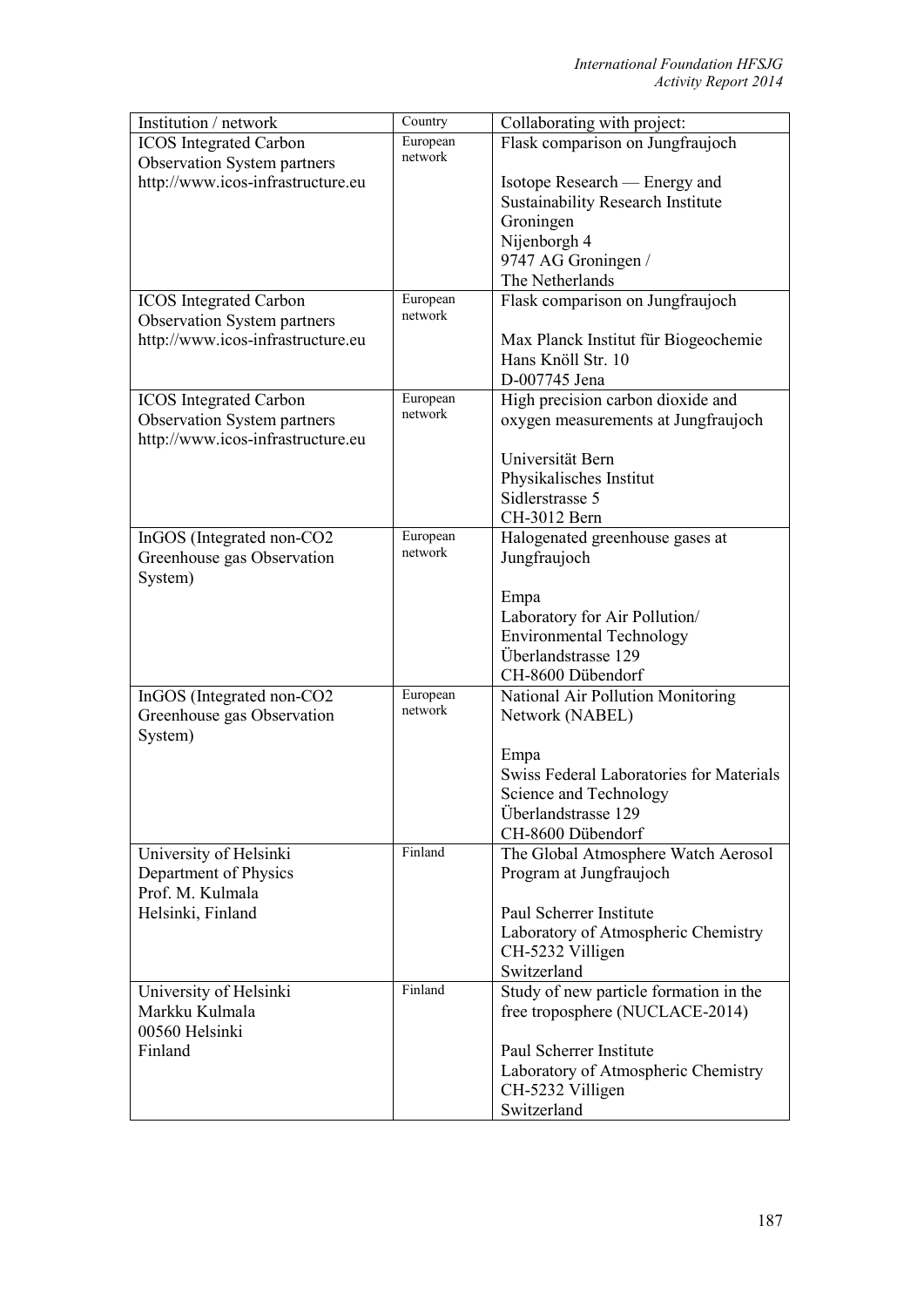| Institution / network              | Country | Collaborating with project:                |
|------------------------------------|---------|--------------------------------------------|
| University of Helsinki             | Finland | Study of ultrafine particle concentrations |
| 00560 Helsinki                     |         | and nucleation events                      |
| Finland                            |         |                                            |
|                                    |         | Goethe-University Frankfurt am Main        |
|                                    |         | Institute for Atmospheric and              |
|                                    |         | <b>Environmental Sciences</b>              |
|                                    |         | Altenhöferallee 1                          |
|                                    |         |                                            |
|                                    |         | D-60438 Frankfurt am Main, Germany         |
| <b>INRA</b>                        | France  | Biological ice nucleators at tropospheric  |
| Plant pathology research unit      |         | cloud height                               |
| Dr. Cindy Morris                   |         |                                            |
| 147 rue de l'université            |         | University of Basel                        |
| 75338 Paris Cedex 07               |         | Department of Environmental Sciences       |
| France                             |         | Bernoullistrasse 30                        |
|                                    |         | CH-4056 Basel                              |
| <b>LATMOS</b>                      | France  | Atmospheric physics and chemistry          |
| France (SAOZ)                      |         |                                            |
| F. Goutail, J.-P. Pommerau,        |         | Belgian Institute for Space Aeronomy       |
| A. Pazmino                         |         | Ringlaan 3                                 |
|                                    |         | B-1180 Brussels                            |
|                                    |         |                                            |
|                                    |         | Belgium                                    |
| National Meteorological Research   | France  | The Global Atmosphere Watch Aerosol        |
| <b>Center CNRM-GAME</b>            |         | Program at the Jungfraujoch                |
| Dr. G. Roberts                     |         |                                            |
| Dr. T. Bourrianne                  |         | Paul Scherrer Institute                    |
| Toulouse, France                   |         | Laboratory of Atmospheric Chemistry        |
|                                    |         | CH-5232 Villigen                           |
|                                    |         | Switzerland                                |
| Université J. Fourier              | France  | The Global Atmosphere Watch Aerosol        |
| Laboratoire de Glaciologie et      |         | Program at the Jungfraujoch                |
| Géophysique de l'Environnement     |         |                                            |
| <b>CNRS</b>                        |         | Paul Scherrer Institute                    |
| Dr. P. Laj                         |         | Laboratory of Atmospheric Chemistry        |
| Grenoble, St Martin d'Hères Cedex, |         | CH-5232 Villigen                           |
|                                    |         |                                            |
| France                             |         | Switzerland                                |
| Forschungszentrum Jülich           | Germany | Assessment of high altitude aerosol and    |
| Dr. Martina Krämer                 |         | cloud characteristics by remote sensing    |
| Wilhelm-Johnen-Strasse             |         |                                            |
| D-52428 Jülich                     |         | Swiss Federal Office of Technology,        |
|                                    |         | ETH Zürich                                 |
|                                    |         | Institute for Atmospheric and Climate      |
|                                    |         | Science                                    |
|                                    |         | Universitätsstrasse 16                     |
|                                    |         | CH-8092 Zürich, Switzerland                |
| Freie Universität Berlin           | Germany | The Global Atmosphere Watch Aerosol        |
| Prof. Dr. J. Fischer and Dr. T.    |         | Program at Jungfraujoch                    |
| Ruhtz                              |         |                                            |
|                                    |         | Paul Scherrer Institute                    |
|                                    |         |                                            |
|                                    |         | Laboratory of Atmospheric Chemistry        |
|                                    |         | CH-5232 Villigen                           |
|                                    |         | Switzerland                                |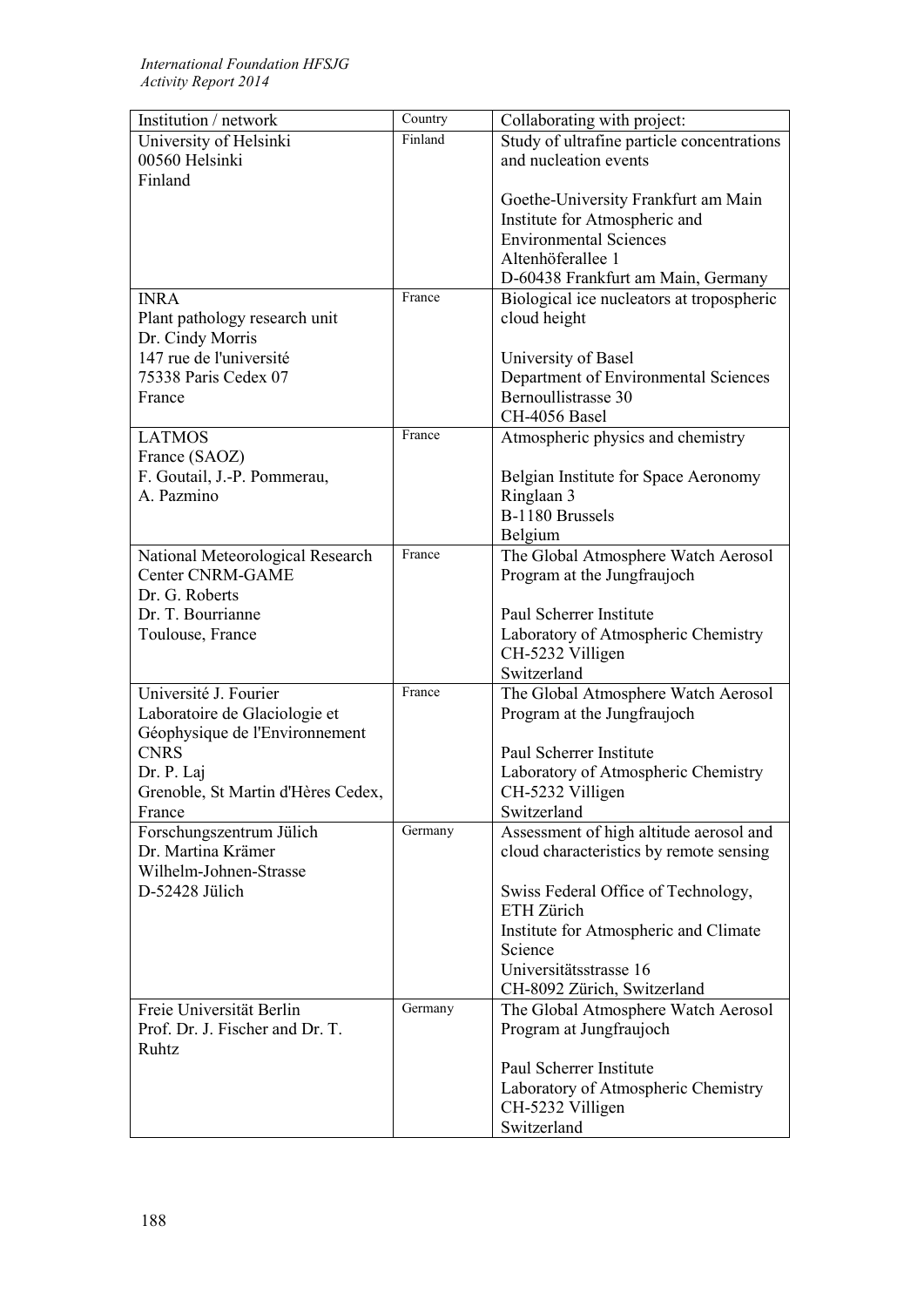| Institution / network             | Country | Collaborating with project:              |
|-----------------------------------|---------|------------------------------------------|
| Goethe University of Frankfurt    | Germany | Study of new particle formation in the   |
| Institute for Atmospheric and     |         | free troposphere (NUCLACE-2014)          |
| <b>Environmental Sciences</b>     |         |                                          |
| D-60438 Frankfurt am Main         |         | Paul Scherrer Institute                  |
|                                   |         | Laboratory of Atmospheric Chemistry      |
|                                   |         | CH-5232 Villigen, Switzerland            |
| Helmholtz-Zentrum Berlin HZB      | Germany | Characterization of ice residuals using  |
| Hahn-Meitner-Platz 1              |         | X-ray microspectroscopy                  |
| D-14109 Berlin                    |         |                                          |
|                                   |         | Max Planck Institute for Chemistry       |
|                                   |         | Multiphase Chemistry Department          |
|                                   |         | Hahn-Meitner-Weg 1                       |
|                                   |         | D-55128 Mainz, Germany                   |
| IMK (Forschungszentrum            | Germany | High resolution, solar infrared Fourier  |
| Karlsruhe)                        |         | Transform spectrometry. Application to   |
|                                   |         | the study of the Earth atmosphere        |
|                                   |         |                                          |
|                                   |         | University of Liège                      |
|                                   |         | Dept. of Astrophysics, Geophysics $\&$   |
|                                   |         | Oceanology                               |
|                                   |         | Allée du six Août, 17 - Bâtiment B5a     |
|                                   |         |                                          |
|                                   | Germany | B-4000 Liège, Belgium                    |
| Institute of Atmospheric Physics, |         | The Global Atmosphere Watch Aerosol      |
| <b>DLR</b>                        |         | Program at Jungfraujoch                  |
| Dr. A. Petzold                    |         |                                          |
| Oberpfaffenhofen, Germany         |         | Paul Scherrer Institute                  |
|                                   |         | Laboratory of Atmospheric Chemistry      |
|                                   |         | CH-5232 Villigen, Switzerland            |
| Johann Wolfgang Goethe            | Germany | Field measurements of aerosols acting as |
| Universität Frankfurt am Main     |         | ice nucleating particles and their       |
| Institut für Atmosphäre und       |         | influence on mixed-phase clouds          |
| Umwelt                            |         |                                          |
| Dr. Heinz Bingemer                |         | Swiss Federal Office of Technology,      |
| Annika Kube                       |         | ETH Zürich                               |
| Frankfurt am Main, Deutschland    |         | Institute for Atmospheric and Climate    |
|                                   |         | Science                                  |
|                                   |         | Universitätsstr. 16                      |
|                                   |         | CH-8092 Zürich, Switzerland              |
| Johann Wolfgang Goethe            | Germany | The Global Atmosphere Watch Aerosol      |
| Universität Frankfurt am Main     |         | Program at Jungfraujoch                  |
| Institut für Atmosphäre und       |         |                                          |
| Umwelt                            |         | Paul Scherrer Institute                  |
| Prof. J. Curtius                  |         | Laboratory of Atmospheric Chemistry      |
| Frankfurt am Main, Deutschland    |         | CH-5232 Villigen, Switzerland            |
| Karlsruhe Institute of Technology | Germany | The Global Atmosphere Watch Aerosol      |
| (KIT)                             |         | Program at Jungfraujoch                  |
| Institute of Meteorology and      |         |                                          |
| Climate Research                  |         | Paul Scherrer Institute                  |
| Dr. Martin Schnaiter              |         | Laboratory of Atmospheric Chemistry      |
| Karlsruhe, Germany                |         | CH-5232 Villigen                         |
|                                   |         | Switzerland                              |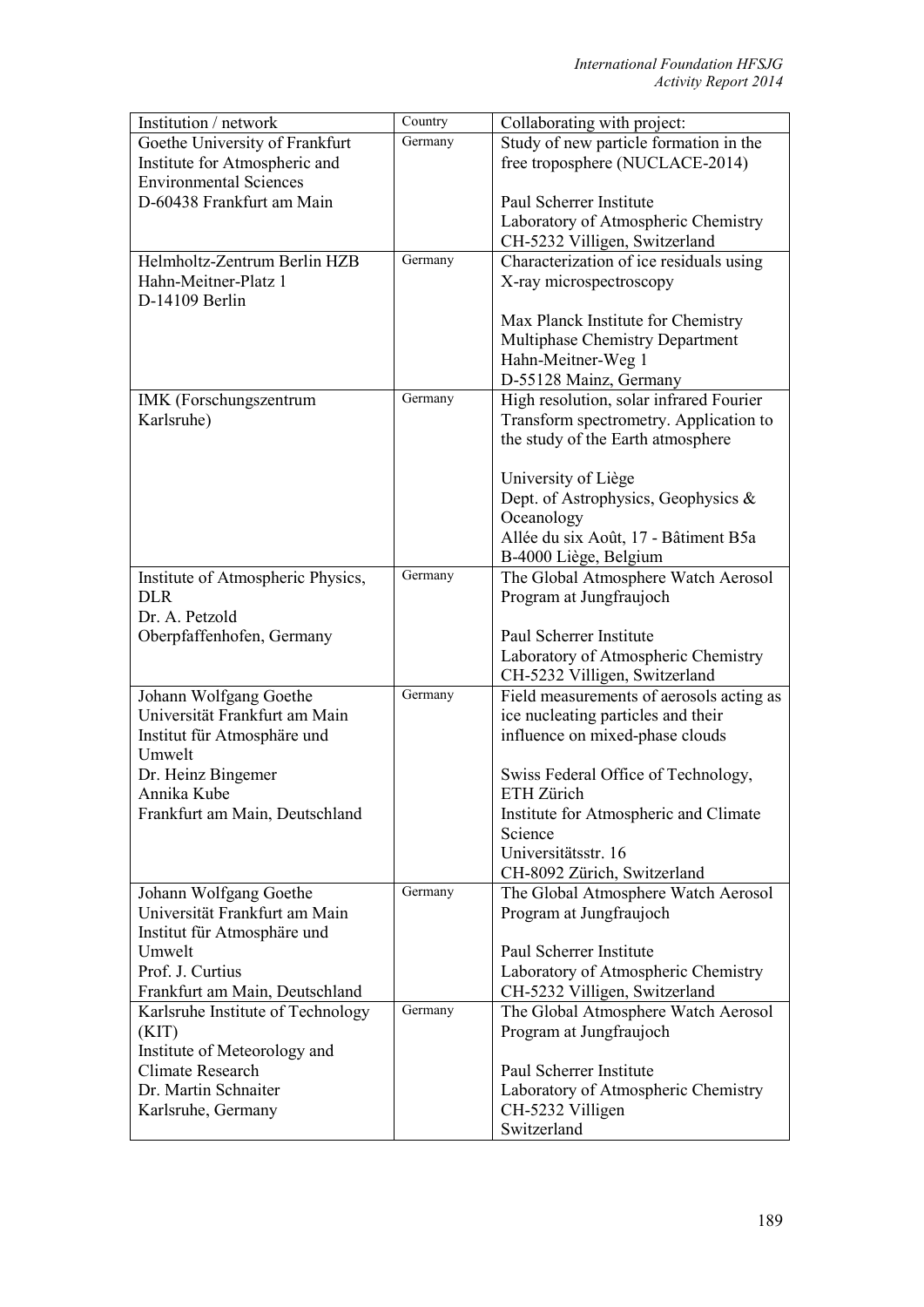| Institution / network                 | Country | Collaborating with project:             |
|---------------------------------------|---------|-----------------------------------------|
| Karlsruhe Institute of Technology     | Germany | Study of snowfall by means of remote    |
| (KIT)                                 |         | sensing and in-situ instruments         |
| Institute of Meteorology and          |         |                                         |
| Climate Research                      |         | <b>Environmental Remote Sensing</b>     |
| Karlsruhe, Germany                    |         | Laboratory                              |
|                                       |         | $EPFL - ENAC - LTE$                     |
|                                       |         | Bâtiment GR, Station 2                  |
|                                       |         | CH-1015 Lausanne                        |
| Leibniz Institut für                  | Germany | Assessment of high altitude aerosol and |
| Troposphärenforschung                 |         | cloud characteristics by remote sensing |
| D-04318 Leipzig                       |         |                                         |
| Deutschland                           |         | Swiss Federal Office of Technology,     |
|                                       |         | ETH Zürich                              |
|                                       |         | Institute for Atmospheric and Climate   |
|                                       |         | Science                                 |
|                                       |         | Universitätsstrasse 16                  |
|                                       |         | CH-8092 Zürich, Switzerland             |
| Leibniz Institut für                  | Germany | The Global Atmosphere Watch Aerosol     |
| Troposphärenforschung                 |         | Program at Jungfraujoch                 |
| Dr. T. Müller                         |         |                                         |
| Dr. St. Mertes                        |         | Paul Scherrer Institute                 |
| Prof. A. Wiedensohler                 |         | Laboratory of Atmospheric Chemistry     |
| D-04318 Leipzig                       |         | CH-5232 Villigen, Switzerland           |
| Deutschland                           | Germany |                                         |
| Max-Planck Institute for              |         | Continuous measurement of stable CO2    |
| Biogeochemistry<br>Hans Knöll Str. 10 |         | isotopes at Jungfraujoch, Switzerland   |
| D-007745 Jena                         |         | Empa                                    |
| Germany                               |         | Laboratory for Air Pollution and        |
|                                       |         | <b>Environmental Technology</b>         |
|                                       |         | Überlandstrasse 129                     |
|                                       |         | CH-8600 Dübendorf                       |
| Max-Planck Institute for Intelligent  | Germany | Characterization of ice residuals using |
| Systems                               |         | X-ray microspectroscopy                 |
| Stuttgart, Germany                    |         |                                         |
|                                       |         | Max Planck Institute for Chemistry      |
|                                       |         | Multiphase Chemistry Department         |
|                                       |         | Hahn-Meitner-Weg 1                      |
|                                       |         | D-55128 Mainz, Germany                  |
| Max-Planck-Institut für Chemie        | Germany | The Global Atmosphere Watch Aerosol     |
| <b>Biogeochemistry Department</b>     |         | Program at Jungfraujoch                 |
| Dr. U. Pöschl                         |         |                                         |
| Mainz                                 |         | Paul Scherrer Institute                 |
|                                       |         | Laboratory of Atmospheric Chemistry     |
|                                       |         | CH-5232 Villigen, Switzerland           |
| Max-Planck-Institut für               | Germany | High precision carbon dioxide and       |
| Biogeochemie                          |         | oxygen measurements at Jungfraujoch     |
| Jena                                  |         |                                         |
|                                       |         | Universität Bern                        |
|                                       |         | Physikalisches Institut                 |
|                                       |         | Sidlerstrasse 5                         |
|                                       |         | CH-3012 Bern                            |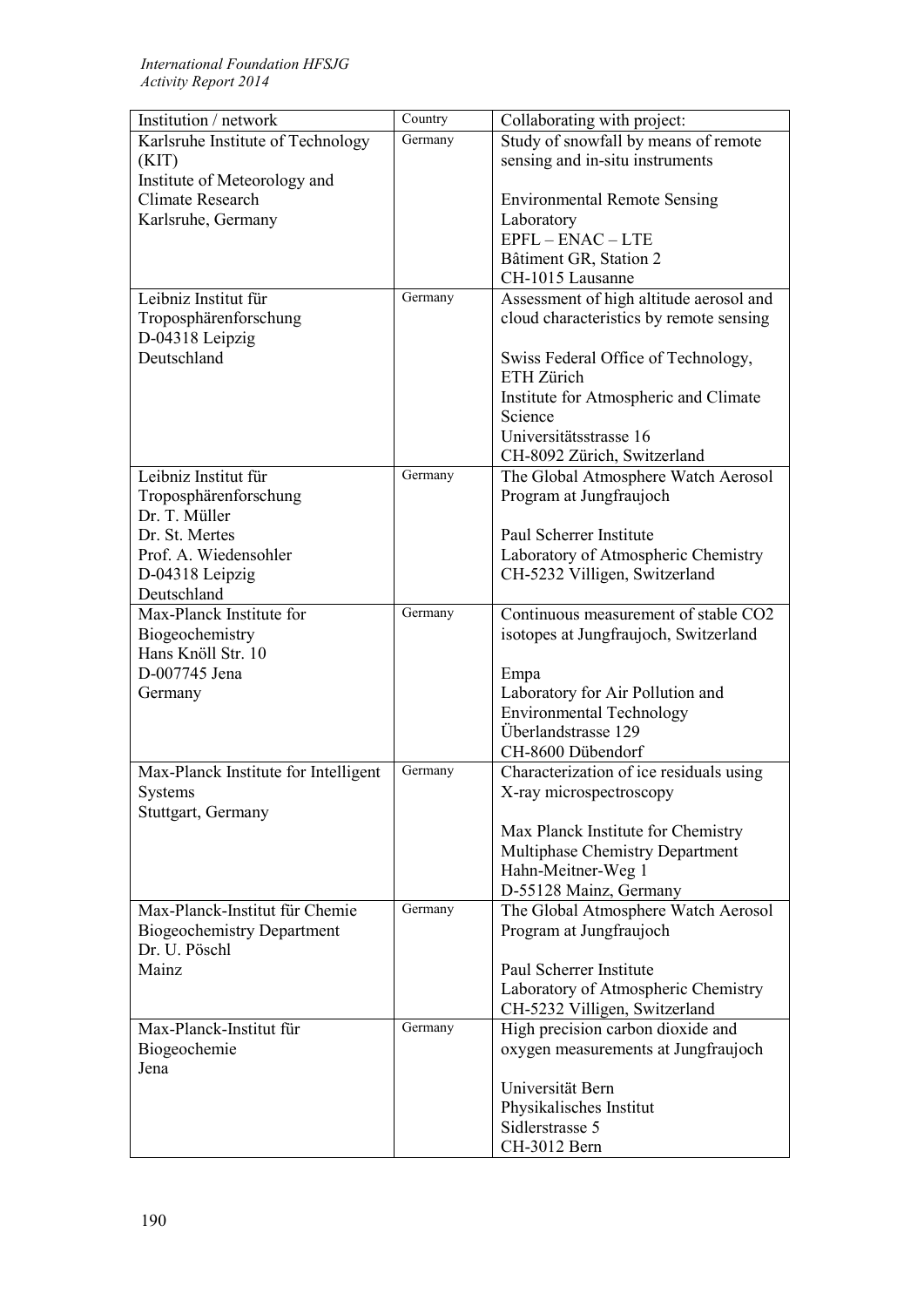| Institution / network                | Country | Collaborating with project:                                      |
|--------------------------------------|---------|------------------------------------------------------------------|
| Max-Planck-Institute                 | Germany | Field measurements of aerosols acting as                         |
| Mainz, Germany                       |         | ice nucleating particles and their                               |
| Dr. Jacob Fugal                      |         | influence on mixed-phase clouds                                  |
|                                      |         |                                                                  |
|                                      |         | Swiss Federal Office of Technology,                              |
|                                      |         | ETH Zürich                                                       |
|                                      |         | Institute for Atmospheric and Climate                            |
|                                      |         | Science                                                          |
|                                      |         | Universitätsstr. 16                                              |
|                                      |         | CH-8092 Zürich, Switzerland                                      |
| Max-Planck-Institut für              | Germany | Flask comparison on Jungfraujoch                                 |
| Biogeochemie                         |         |                                                                  |
| Jena                                 |         | Isotope Research — Energy and                                    |
|                                      |         | <b>Sustainability Research Institute</b>                         |
|                                      |         | Groningen                                                        |
|                                      |         | Nijenborgh 4                                                     |
|                                      |         | 9747 AG Groningen / The Netherlands                              |
| <b>SFC Energy AG</b>                 | Germany | Performance of Methanol fuel cells in                            |
| Eugen-Sänger-Ring 7                  |         | alpine environments                                              |
| D-85649 Brunnthal                    |         |                                                                  |
|                                      |         | Armasuisse Wissenschaft + Technologie                            |
|                                      |         | <b>Fachbereich Testcenter</b>                                    |
|                                      |         | Feuerwerkerstrasse 39                                            |
|                                      |         | CH-3602 Thun, Switzerland                                        |
| Technische Universität Darmstadt     | Germany | Characterization of ice residuals using                          |
| Institut für Angewandte              |         | X-ray microspectroscopy                                          |
| Geowissenschaften                    |         |                                                                  |
| D-64287 Darmstadt                    |         | Max Planck Institut für Chemie                                   |
|                                      |         | Multiphasenchemie                                                |
|                                      |         | Hahn-Meitner-Weg 1                                               |
|                                      | Germany | D-55128 Mainz, Germany<br>Influences of the snowcover on thermal |
| University of Bonn                   |         |                                                                  |
| Germany                              |         | processes in steep permafrost rockwalls                          |
|                                      |         | Long-term permafrost monitoring                                  |
|                                      |         | WSL Institute for Snow and Avalanche                             |
|                                      |         | <b>Research SLF</b>                                              |
|                                      |         | Flüelastrasse 11                                                 |
|                                      |         | CH-7260 Davos Dorf, Switzerland                                  |
| Universität Darmstadt                | Germany | The Global Atmosphere Watch Aerosol                              |
| Institut für Mineralogie             |         | Program at Jungfraujoch                                          |
| Prof. S. Weinbruch                   |         |                                                                  |
| Darmstadt, Germany                   |         | Paul Scherrer Institute                                          |
|                                      |         | Laboratory of Atmospheric Chemistry                              |
|                                      |         | CH-5232 Villigen, Switzerland                                    |
| University of Mainz                  | Germany | The Global Atmosphere Watch Aerosol                              |
| <b>Particle Chemistry Department</b> |         | Program at Jungfraujoch                                          |
| Dr. J. Schneider                     |         |                                                                  |
| Prof. S. Borrmann                    |         | Paul Scherrer Institute                                          |
| Mainz, Germany                       |         | Laboratory of Atmospheric Chemistry                              |
|                                      |         | CH-5232 Villigen                                                 |
|                                      |         | Switzerland                                                      |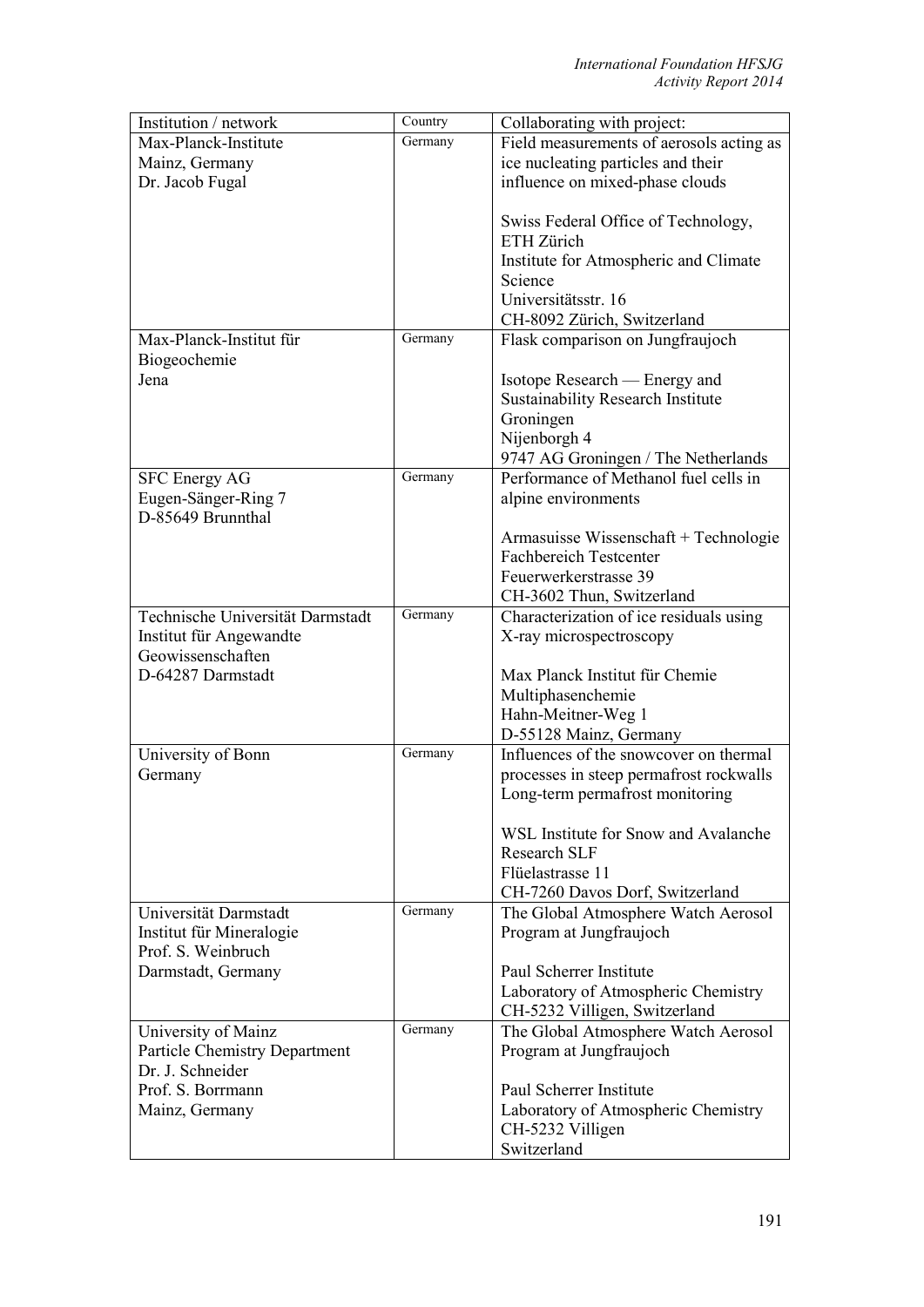| Institution / network               | Country                   | Collaborating with project:             |
|-------------------------------------|---------------------------|-----------------------------------------|
| <b>ACE-FTS</b> science team         | International             | High resolution, solar infrared Fourier |
| http://www.ace.uwaterloo.ca/partici | network                   | Transform spectrometry. Application to  |
| pants.html /                        |                           | the study of the Earth atmosphere       |
|                                     |                           |                                         |
|                                     |                           | University of Liège                     |
|                                     |                           | Dept. of Astrophysics, Geophysics &     |
|                                     |                           | Oceanology                              |
|                                     |                           | Allée du six Août, 17 - Bâtiment B5a    |
|                                     |                           | B-4000 Liège, Belgium                   |
|                                     | International             |                                         |
| <b>AGAGE</b> (Advanced Global       | network                   | Halogenated Greenhouse Gases at         |
| Atmospheric Gases Experiment)       |                           | Jungfraujoch                            |
|                                     |                           |                                         |
|                                     |                           | Empa                                    |
|                                     |                           | Laboratory for Air Pollution and        |
|                                     |                           | <b>Environmental Technology</b>         |
|                                     |                           | Überlandstrasse 129                     |
|                                     |                           | CH-8600 Dübendorf, Switzerland          |
| Both the UV-Vis and FTIR            | International             | Atmospheric physics and chemistry       |
| observations contribute to the      | network                   |                                         |
| international Network for the       |                           | Belgian Institute for Space Aeronomy    |
| Detection of Atmospheric            |                           | Ringlaan 3                              |
| Composition Changes (NDACC)         |                           | B-1180 Brussels, Belgium                |
| Global Atmosphere Watch (GAW)       | International             | National Air Pollution Monitoring       |
|                                     | network                   | Network (NABEL)                         |
|                                     |                           |                                         |
|                                     |                           | Empa                                    |
|                                     |                           |                                         |
|                                     |                           | Laboratory for Air Pollution and        |
|                                     |                           | <b>Environmental Technology</b>         |
|                                     |                           | Überlandstrasse 129                     |
|                                     |                           | CH-8600 Dübendorf, Switzerland          |
| Global Atmosphere Watch (GAW)       | International<br>network  | Halogenated greenhouse gases at         |
|                                     |                           | Jungfraujoch                            |
|                                     |                           |                                         |
|                                     |                           | Empa                                    |
|                                     |                           | Laboratory for Air Pollution and        |
|                                     |                           | <b>Environmental Technology</b>         |
|                                     |                           | Überlandstrasse 129                     |
|                                     |                           | CH-8600 Dübendorf, Switzerland          |
| Global Atmosphere Watch (GAW)       | International             | Study of new particle formation in the  |
|                                     | network                   | free troposphere (NUCLACE-2014)         |
|                                     |                           |                                         |
|                                     |                           | Paul Scherrer Institute                 |
|                                     |                           | Laboratory of Atmospheric Chemistry     |
|                                     |                           |                                         |
|                                     |                           | CH-5232 Villigen<br>Switzerland         |
|                                     |                           |                                         |
| Globalview                          | International<br>networks | High precision carbon dioxide and       |
|                                     |                           | oxygen measurements at Jungfraujoch     |
|                                     |                           |                                         |
|                                     |                           | Universität Bern                        |
|                                     |                           | Physikalisches Institut                 |
|                                     |                           | Sidlerstrasse 5                         |
|                                     |                           | CH-3012 Bern                            |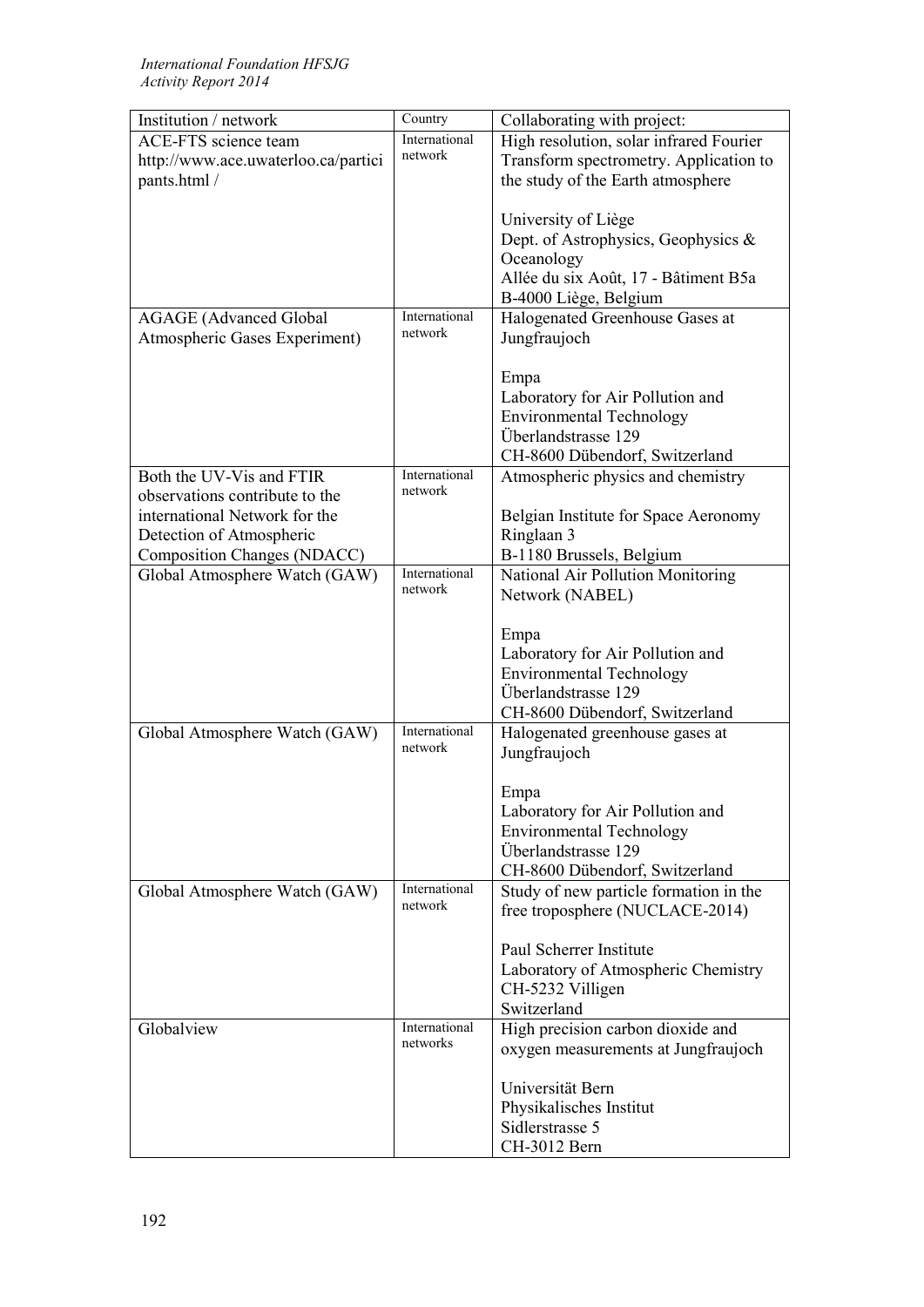| Institution / network                          | Country                  | Collaborating with project:                                              |
|------------------------------------------------|--------------------------|--------------------------------------------------------------------------|
| Collaboration with the OMI, ACE                | International            | Atmospheric physics and chemistry                                        |
| and MetOp GOME-2 and IASI                      | networks                 |                                                                          |
| satellite communities                          |                          | Belgian Institute for Space Aeronomy                                     |
|                                                |                          | Ringlaan 3                                                               |
|                                                |                          | B-1180 Brussels, Belgium                                                 |
| NDACC (Network for the                         | International<br>network | <b>GROMOS-C: GRoundbased Ozone</b>                                       |
| Detection of Atmospheric                       |                          | Monitoring Spectrometer for Campaigns                                    |
| Composition Change,<br>http://www.ndacc.org/)/ |                          | Institut für angewandte Physik                                           |
|                                                |                          | Universität Bern                                                         |
|                                                |                          | Sidlerstrasse 5                                                          |
|                                                |                          | CH-3012 Bern                                                             |
| NDACC (Network for the                         | International            | High resolution, solar infrared Fourier                                  |
| Detection of Atmospheric                       | network                  | Transform spectrometry. Application to                                   |
| Composition Change,                            |                          | the study of the Earth atmosphere                                        |
| http://www.ndacc.org/) /                       |                          |                                                                          |
|                                                |                          | University of Liège                                                      |
|                                                |                          | Dept. of Astrophysics, Geophysics &                                      |
|                                                |                          | Oceanology                                                               |
|                                                |                          | Allée du six Août, 17 - Bâtiment B5a                                     |
|                                                | International            | B-4000 Liège, Belgium                                                    |
| Obspack                                        | network                  | High precision carbon dioxide and<br>oxygen measurements at Jungfraujoch |
|                                                |                          |                                                                          |
|                                                |                          | Universität Bern                                                         |
|                                                |                          | Physikalisches Institut                                                  |
|                                                |                          | Sidlerstrasse 5                                                          |
|                                                |                          | CH-3012 Bern                                                             |
| Radiation data submitted to the                | International            | Global Atmosphere Watch Radiation                                        |
| <b>World Radiation Data Centre</b>             | network                  | Measurements                                                             |
| (WRDC, St. Petersburg, Russian                 |                          |                                                                          |
| Federation) within the framework               |                          | Federal Office of Meteorology and                                        |
| of the Global Atmosphere Watch                 |                          | climatology MeteoSwiss                                                   |
|                                                |                          | Ch. de l'Aérologie                                                       |
| Satellite experiments: IASI                    | International            | CH-1530 Payerne<br>High resolution, solar infrared Fourier               |
| ((Infrared Atmospheric Sounding)               | network                  | Transform spectrometry. Application to                                   |
| Interferometer)), AURA, OMI,                   |                          | the study of the Earth atmosphere                                        |
| <b>ENVISAT</b>                                 |                          |                                                                          |
|                                                |                          | University of Liège                                                      |
|                                                |                          | Dept. of Astrophysics, Geophysics &                                      |
|                                                |                          | Oceanology                                                               |
|                                                |                          | Allée du six Août, 17 - Bâtiment B5a                                     |
|                                                |                          | B-4000 Liège, Belgium                                                    |
| World Meteorological Organization              | International<br>network | Halogenated greenhouse gases at                                          |
| (WMO)                                          |                          | Jungfraujoch                                                             |
|                                                |                          |                                                                          |
|                                                |                          | Empa                                                                     |
|                                                |                          | Laboratory for Air Pollution and<br><b>Environmental Technology</b>      |
|                                                |                          | Überlandstrasse 129                                                      |
|                                                |                          | CH-8600 Dübendorf                                                        |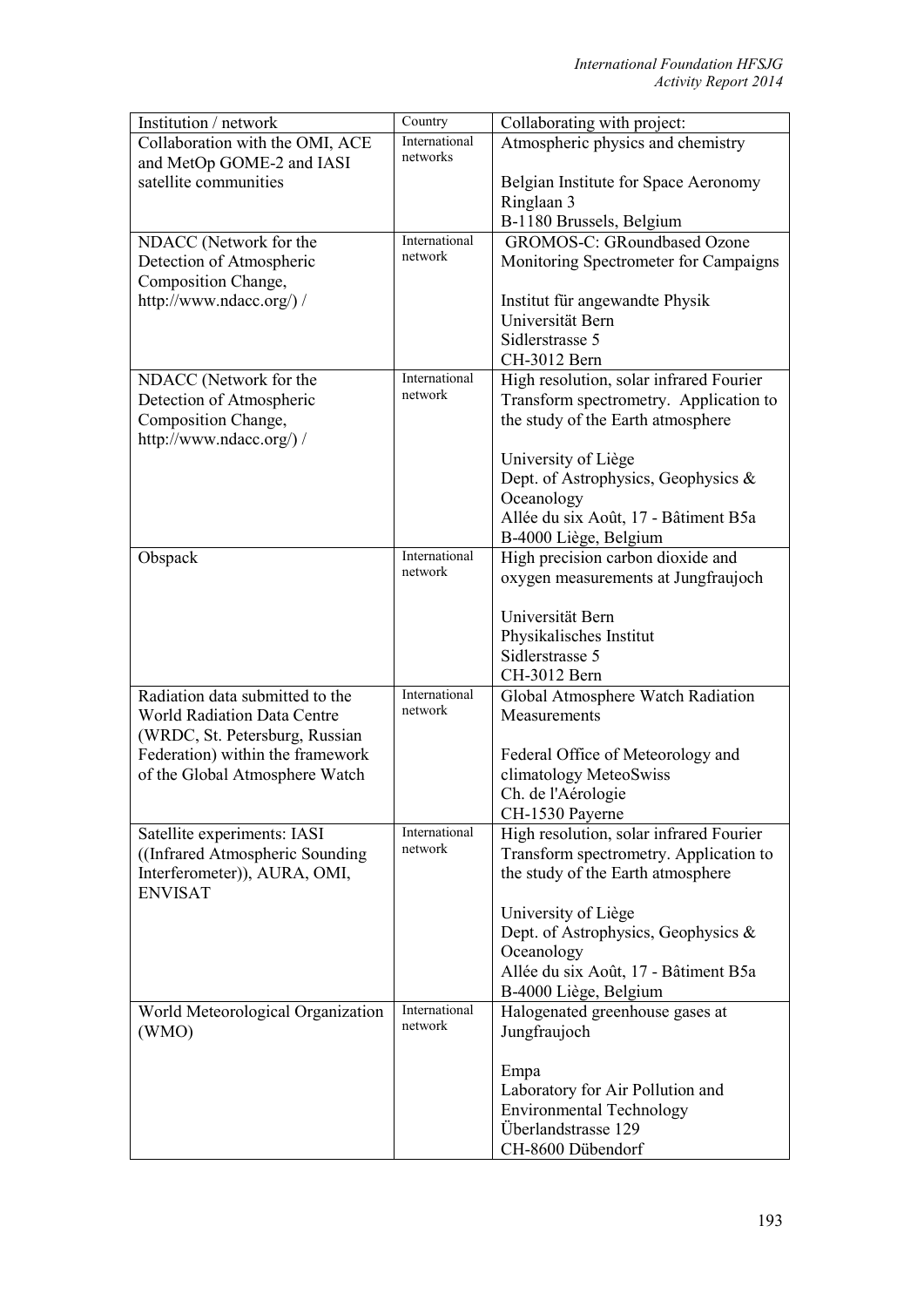| Institution / network                | Country     | Collaborating with project:               |
|--------------------------------------|-------------|-------------------------------------------|
| Earth Science Institute              | Israel      | The Global Atmosphere Watch Aerosol       |
| Hebrew University of Jerusalem       |             | Program at Jungfraujoch                   |
| Edmond J. Safra                      |             |                                           |
| Campus Givat-Ram                     |             | Paul Scherrer Institute                   |
| Jerusalem, 91904                     |             | Laboratory of Atmospheric Chemistry       |
|                                      |             | CH-5232 Villigen                          |
|                                      |             | Switzerland                               |
| Nagoya University                    | Japan       | SONTEL - Solar Neutron Telescope for      |
| <b>Solar Terrestrial Environment</b> |             | the identification and the study of high- |
| Laboratory                           |             | energy neutrons produced in energetic     |
| Prof. Y. Matsubara                   |             | eruptions at the Sun                      |
| Prof. Y. Muraki                      |             |                                           |
| Dr. T. Sako                          |             | Universität Bern                          |
| Dr. S. Masuda                        |             | Physikalisches Institut                   |
| Nagoya 464-8601, Japan               |             | Sidlerstrasse 5                           |
|                                      |             | CH-3012 Bern                              |
| Korea Polar Research Institute       | Korea       | Halogenated greenhouse gases at           |
| <b>KOPRI</b>                         |             | Jungfraujoch                              |
|                                      |             |                                           |
|                                      |             | Empa                                      |
|                                      |             | Laboratory for Air Pollution and          |
|                                      |             | <b>Environmental Technology</b>           |
|                                      |             | Überlandstrasse 129                       |
|                                      |             | CH-8600 Dübendorf                         |
| University of the Basque Country     | Spain       | Effects of enriched environment (EE)      |
| Bilbao                               |             | including exercise in recovery of high-   |
|                                      |             | altitude induced memory impairment        |
|                                      |             |                                           |
|                                      |             | Institute of Veterinary Physiology        |
|                                      |             | University of Zürich                      |
|                                      |             | Winterthurerstrasse 260                   |
|                                      | Switzerland | CH-8057 Zürich                            |
| <b>Aerosol Consulting ML</b>         |             | The Global Atmosphere Watch Aerosol       |
| Ennetbaden, Switzerland              |             | Program at Jungfraujoch                   |
|                                      |             | Paul Scherrer Institute                   |
|                                      |             | Laboratory of Atmospheric Chemistry       |
|                                      |             | CH-5232 Villigen                          |
|                                      |             | Switzerland                               |
| Alpes Lasers SA                      | Switzerland | Continuous measurement of stable CO2      |
| 1-3 Max.-de-Meuron                   |             | isotopes at Jungfraujoch, Switzerland     |
| C.P. 1766                            |             |                                           |
| CH-2001 Neuchâtel                    |             | Empa                                      |
|                                      |             | Laboratory for Air Pollution and          |
|                                      |             | <b>Environmental Technology</b>           |
|                                      |             | Überlandstrasse 129                       |
|                                      |             | CH-8600 Dübendorf                         |
| Astronomical Institute of the        | Switzerland | Stellarium Gornergrat                     |
| University of Bern (AIUB)            |             |                                           |
| Sidlerstrasse 5                      |             | Center for Space and Habitability         |
| CH-3012 Bern                         |             | University of Bern                        |
|                                      |             | Parkterrasse 14                           |
|                                      |             | CH-3012 Bern                              |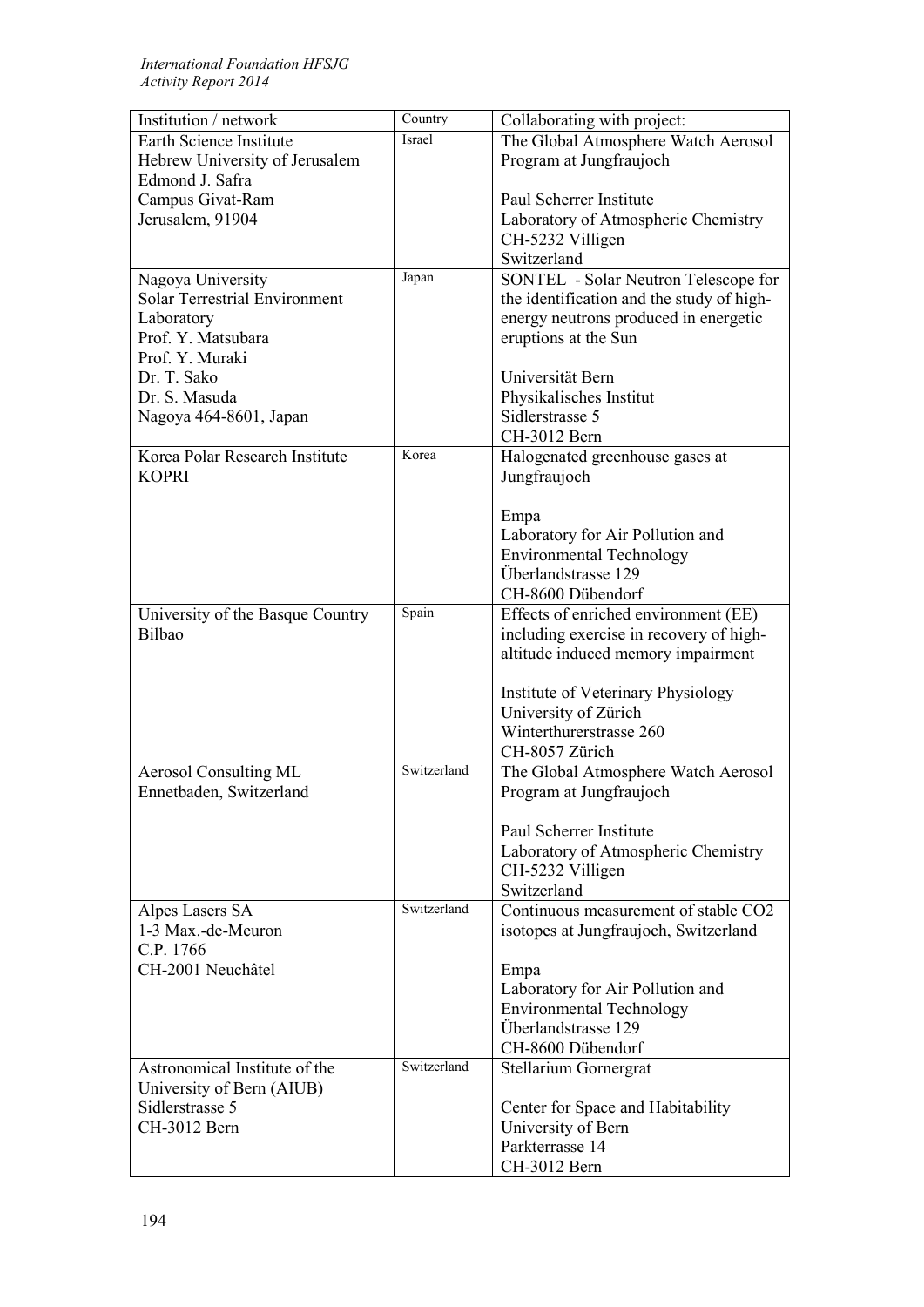| Institution / network              | Country     | Collaborating with project:               |
|------------------------------------|-------------|-------------------------------------------|
| Bundesamt für Umwelt (BAFU)/       | Switzerland | National Air Pollution Monitoring         |
| Federal Office for the Environment |             | Network (NABEL)                           |
| (FOEN)                             |             |                                           |
|                                    |             | Empa                                      |
|                                    |             | Swiss Federal Laboratories for Materials  |
|                                    |             | Science and Technology                    |
|                                    |             | Ueberlandstrasse 129                      |
|                                    |             |                                           |
|                                    |             | CH-8600 Dübendorf                         |
| Bundesamt für Umwelt (BAFU)/       | Switzerland | Halogenated greenhouse gases at           |
| Federal Office for the Environment |             | Jungfraujoch                              |
| (FOEN)                             |             |                                           |
|                                    |             | Empa                                      |
|                                    |             | Laboratory for Air                        |
|                                    |             | Pollution/Environmental Technology        |
|                                    |             | Ueberlandstrasse 129                      |
|                                    |             | CH-8600 Dübendorf                         |
| Burgergemeinde Zermatt             | Switzerland | Stellarium Gornergrat                     |
| Bahnhofstrasse 53                  |             |                                           |
| CH-3920 Zermatt                    |             |                                           |
|                                    |             | Center for Space and Habitability         |
|                                    |             | Universität Bern                          |
|                                    |             | Parkterrasse 14                           |
|                                    |             | CH-3012 Bern                              |
| Empa                               | Switzerland | Atmospheric physics and chemistry         |
| B. Buchmann, D. Brunner, S.        |             |                                           |
| Henne, S. Reimann, M. Steinbacher  |             | Belgian Institute for Space Aeronomy      |
| Ueberlandstrasse 129               |             | Ringlaan 3                                |
| CH-8600 Dübendorf                  |             | B-1180 Brussels                           |
|                                    |             | Belgium                                   |
| Empa                               | Switzerland | High precision carbon dioxide and         |
| Laboratory for Air                 |             | oxygen measurements at Jungfraujoch       |
| Pollution/Environmental            |             |                                           |
|                                    |             |                                           |
| Technology                         |             | Universität Bern                          |
| Ueberlandstrasse 129               |             | Physikalisches Institut                   |
| CH-8600 Dübendorf                  |             | Sidlerstrasse 5                           |
|                                    |             | CH-3012 Bern                              |
| Empa                               | Switzerland | High resolution, solar infrared Fourier   |
| Laboratory for Air                 |             | Transform spectrometry. Application to    |
| Pollution/Environmental            |             | the study of the Earth atmosphere         |
| Technology                         |             |                                           |
| Ueberlandstrasse 129               |             | University of Liège                       |
| CH-8600 Dübendorf                  |             | Dept. of Astrophysics, Geophysics &       |
|                                    |             | Oceanology                                |
|                                    |             |                                           |
|                                    |             | Allée du six Août, 17 - Bâtiment B5a      |
|                                    |             | B-4000 Liège, Belgium                     |
| Empa                               | Switzerland | Biological ice nucleators at tropospheric |
| <b>NABEL</b>                       |             | cloud height                              |
| Laboratory for Air                 |             |                                           |
| Pollution/Environmental            |             | University of Basel                       |
| Technology                         |             | Department of Environmental Sciences      |
| CH-8600 Dübendorf                  |             | Bernoullistrasse 30                       |
|                                    |             | CH-4056 Basel                             |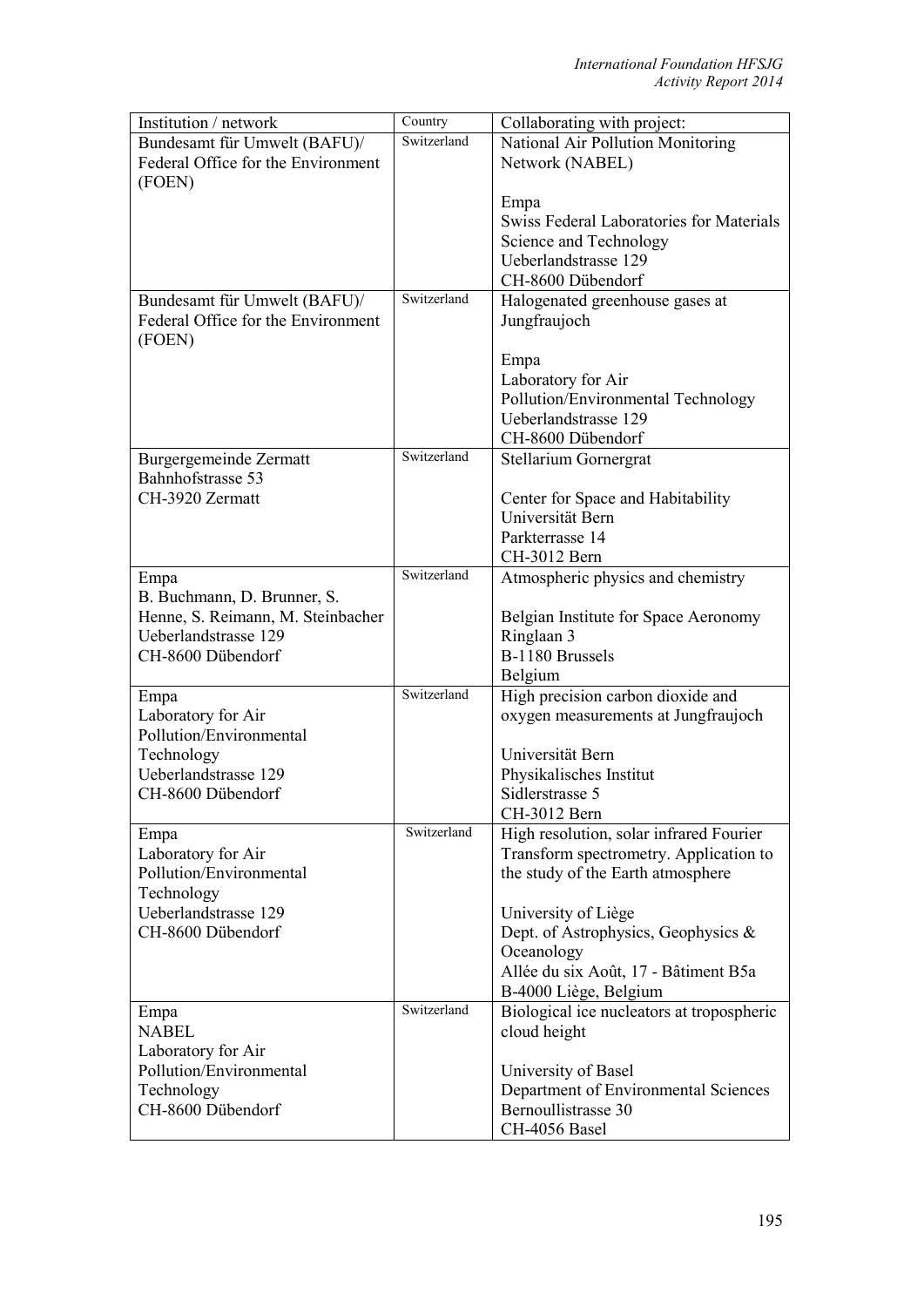| Institution / network              | Country     | Collaborating with project:             |
|------------------------------------|-------------|-----------------------------------------|
| Empa                               | Switzerland | The Global Atmosphere Watch Aerosol     |
| Laboratory for Air                 |             | Program at Jungfraujoch                 |
| Pollution/Environmental            |             |                                         |
| Technology                         |             | Paul Scherrer Institute                 |
| Dr. C. Hüglin, Dr. S. Henne,       |             | Laboratory of Atmospheric Chemistry     |
| Dr. S. Reimann, Dr. M. Steinbacher |             | CH-5232 Villigen                        |
| Ueberlandstrasse 129               |             | Switzerland                             |
| CH-8600 Dübendorf                  |             |                                         |
| Empa                               | Switzerland | Measurement of biological particles     |
| Laboratory for Air                 |             | during desert dust events               |
| Pollution/Environmental            |             |                                         |
| Technology                         |             | Karlsruhe Institute of Technology       |
| Überlandstrasse 129                |             | Institute for Meteorology and Climate   |
| CH-8600 Dübendorf                  |             | Research IMK-AAF                        |
|                                    |             | Hermann-von-Helmholtz-Platz 1           |
|                                    |             | D-76344 Eggenstein-Leopoldshafen        |
|                                    | Switzerland | Germany                                 |
| Empa<br>Laboratory for Air         |             | Emissions and imissions of atmospheric  |
| Pollution/Environmental            |             | mercury in Switzerland                  |
| Technology                         |             | Institute for Chemical and              |
| Dr. Stephan Henne                  |             | Bioengineering                          |
| Überlandstrasse 129                |             | ETH Zürich                              |
| CH-8600 Dübendorf                  |             | Vladimir-Prelog-Weg 1                   |
|                                    |             | CH-8093 Zürich                          |
| Empa                               | Switzerland | Quantifying mountain venting of         |
| Laboratory for Air                 |             | boundary layer air through Rn-222       |
| Pollution/Environmental            |             | measurements                            |
| Technology                         |             |                                         |
| CH-8600 Dübendorf                  |             | University of Basel                     |
|                                    |             | Department of Environmental Sciences    |
|                                    |             | Bernoullistrasse 30                     |
|                                    |             | CH-4056 Basel                           |
| ETH Zürich                         | Switzerland | Influences of the snowcover on thermal  |
| Swiss Federal Institute of         |             | processes in steep permafrost rockwalls |
| Technology                         |             | Long-term permafrost monitoring         |
| Computer Engineering and           |             |                                         |
| Networks Laboratory                |             | WSL Institute for Snow and Avalanche    |
| Dr. Jan Beutel                     |             | <b>Research SLF</b>                     |
| Gloriastrasse 35                   |             | Flüelastrasse 11                        |
| CH-8092 Zurich                     |             | CH-7260 Davos Dorf, Switzerland         |
| ETH Zürich                         | Switzerland | Continuous measurement of stable CO2    |
| Swiss Federal Institute of         |             | isotopes at Jungfraujoch, Switzerland   |
| Technology                         |             |                                         |
| Institute for Quantum Electronics  |             | Empa                                    |
| Wolfgang-Pauli-Str.16              |             | Laboratory for Air Pollution and        |
| CH-8093 Zurich                     |             | <b>Environmental Technology</b>         |
|                                    |             | Überlandstrasse 129                     |
|                                    |             | CH-8600 Dübendorf                       |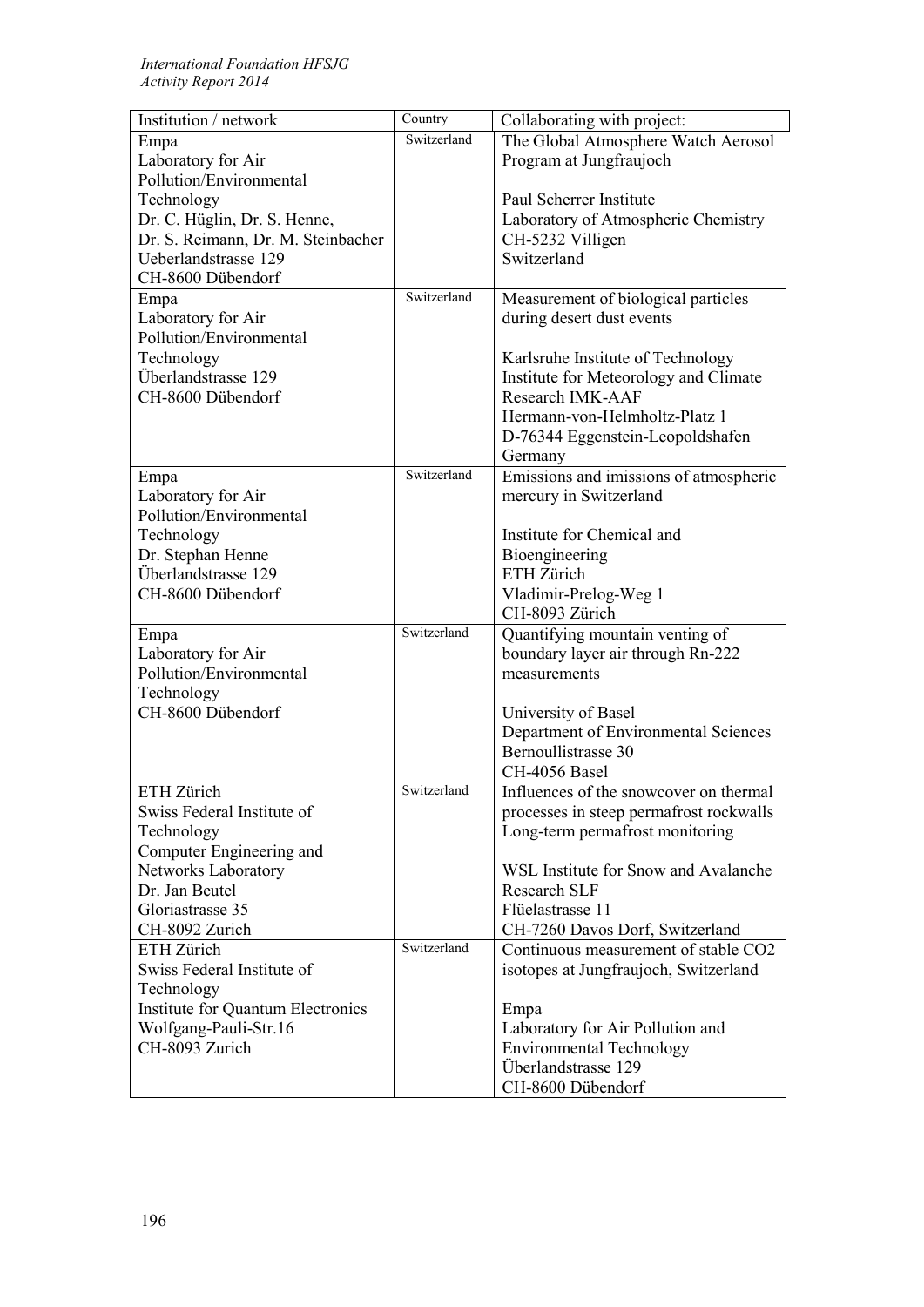| Institution / network          | Country     | Collaborating with project:               |
|--------------------------------|-------------|-------------------------------------------|
| ETH Zürich                     | Switzerland | The Global Atmosphere Watch Aerosol       |
| Swiss Federal Institute of     |             | Program at Jungfraujoch                   |
| Technology                     |             |                                           |
| Institute for Atmospheric and  |             | Paul Scherrer Institute                   |
| <b>Climate Science</b>         |             | Laboratory of Atmospheric Chemistry       |
| Prof. U. Lohmann               |             | CH-5232 Villigen                          |
| Prof. T. Peter                 |             | Switzerland                               |
| Universitätstrasse 16          |             |                                           |
| CH-8092 Zürich                 |             |                                           |
| ETH Zürich                     | Switzerland | Interactions between aerosols and rain    |
| Swiss Federal Institute of     |             | clouds as a function of aerosol types     |
| Technology                     |             | and sources                               |
| Institute for Atmospheric and  |             |                                           |
| Climate Science                |             | Earth Science Institute                   |
| <b>Yvonne Boose</b>            |             | Hebrew University of Jerusalem            |
| Universitätstrasse 16          |             | Edmond J. Safra, Campus Givat-Ram         |
| CH-8092 Zürich                 |             | Jerusalem, 91904                          |
|                                |             | <b>Israel</b>                             |
| ETH Zürich                     | Switzerland | <b>Automated GNSS Network Switzerland</b> |
| Swiss Federal Institute of     |             | (AGNES)                                   |
| Technology                     |             |                                           |
| Institute of Geodesy and       |             | Swiss Federal Office of Topography        |
| Photogrammetry                 |             | swisstopo                                 |
|                                |             | Seftigenstrasse 264                       |
|                                |             | CH-3084 Wabern                            |
| ETH Zürich                     | Switzerland | Measurement of ice nucleating particles   |
| Swiss Federal Institute of     |             | by the Frankfurt Deposition Freezing      |
| Technology                     |             | <b>Experiment FRIDGE</b>                  |
| Institute for Atmospheric and  |             |                                           |
| Climate Science                |             | Institute for Atmospheric and             |
| Dr. Zamin Kanji / Yvonne Boose |             | <b>Environmental Sciences</b>             |
| Universitätstrasse 16          |             | University Frankfurt                      |
| CH-8092 Zürich                 |             | Altenhöferallee 1                         |
|                                |             | D-60438 Frankfurt am Main                 |
| ETH Zürich                     | Switzerland | Characterization of ice residuals using   |
| Swiss Federal Institute of     |             | X-ray microspectroscopy                   |
| Technology                     |             |                                           |
| Institute for Atmospheric and  |             | Max Planck Institut für Chemie            |
| <b>Climate Science</b>         |             | Multiphasenchemie                         |
| Universitätstrasse 16          |             | Hahn-Meitner-Weg 1                        |
| CH-8092 Zürich                 |             | D-55128 Mainz, Germany                    |
| ETH Zürich                     | Switzerland | The Global Atmosphere Watch Aerosol       |
| Swiss Federal Institute of     |             | Program at Jungfraujoch                   |
| Technology                     |             |                                           |
| Institute of Plant, Animal and |             | Paul Scherrer Institute                   |
| Agroecosystem Sciences         |             | Laboratory of Atmospheric Chemistry       |
| Dr. W. Eugster                 |             | CH-5232 Villigen                          |
|                                |             | Switzerland                               |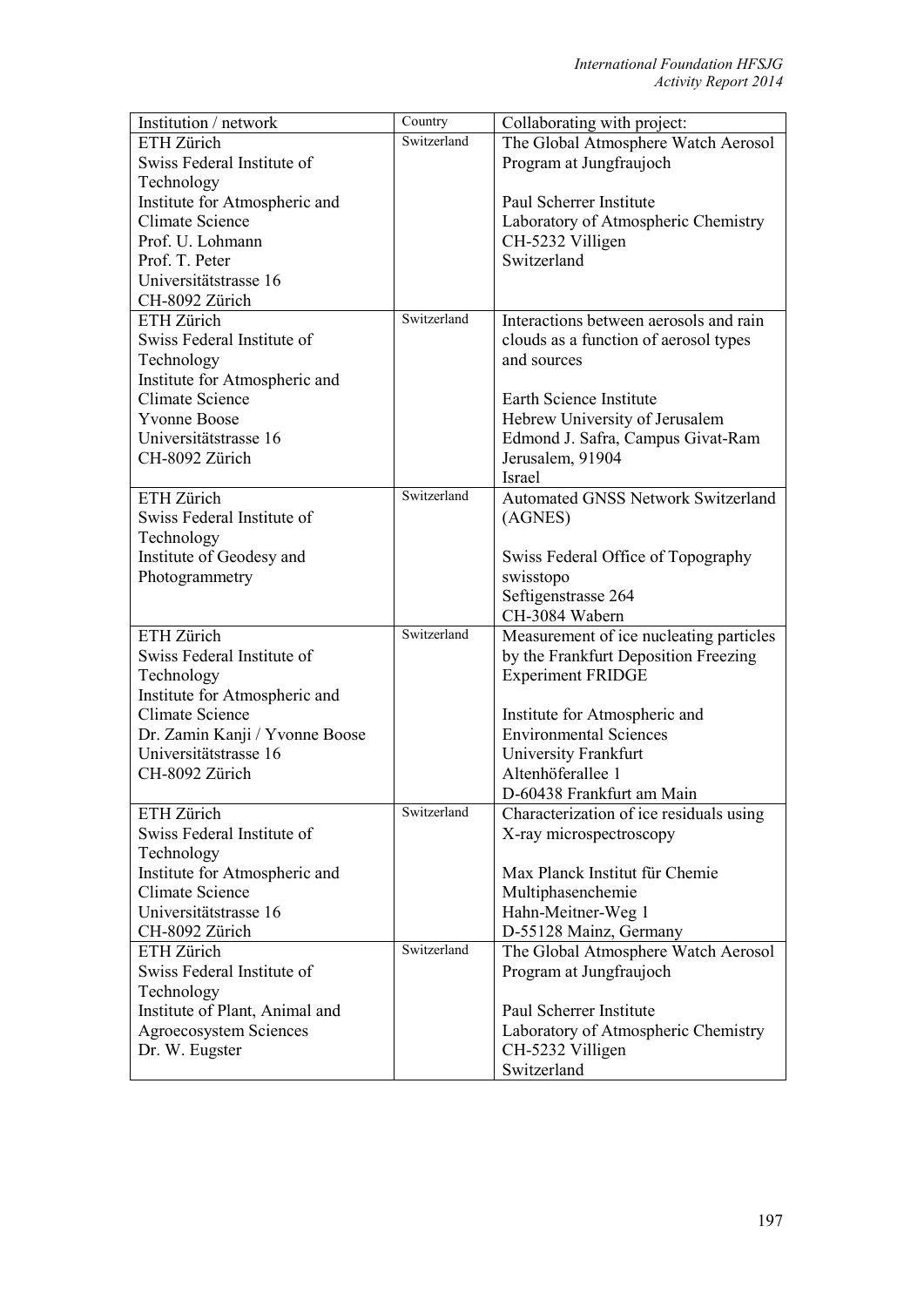| Institution / network              | Country     | Collaborating with project:              |
|------------------------------------|-------------|------------------------------------------|
| Federal Office for the Environment | Switzerland | Glaciological investigations on the      |
| <b>FOEN</b>                        |             | Grosser Aletschgletscher                 |
|                                    |             |                                          |
|                                    |             | ETH Zürich                               |
|                                    |             | Versuchsanstalt für Wasserbau,           |
|                                    |             | Hydrologie und Glaziologie (VAW)         |
|                                    |             | Wolfgang-Pauli-Strasse 27                |
|                                    |             | CH-8093 Zürich                           |
| Gebäudeversicherung Bern (GVB)     | Switzerland | Long-term study on the efficiency of     |
| Papiermühlestrasse 130             |             | photovoltaics at alpine sites            |
| CH-3063 Ittigen                    |             |                                          |
|                                    |             | Berner Fachhochschule BFH                |
|                                    |             | Technik und Informatik TI                |
|                                    |             |                                          |
|                                    |             | Labor für Photovoltaik                   |
|                                    |             | Jlcoweg 1                                |
|                                    |             | CH-3400 Burgdorf                         |
| Institut für Aerosol- und          | Switzerland | The Global Atmosphere Watch Aerosol      |
| Sensortechnik, Fachhochschule      |             | Program at Jungfraujoch                  |
| Nordwestschweiz, Windisch          |             |                                          |
| Prof. H. Burtscher                 |             | Paul Scherrer Institute                  |
| Dr. E. Weingartner                 |             | Laboratory of Atmospheric Chemistry      |
| Dr. M. Fierz                       |             | CH-5232 Villigen                         |
|                                    |             | Switzerland                              |
| Institute of Applied Physics       | Switzerland | Field test of a total-power radiometer   |
| University of Bern                 |             | comprising a 340 GHz sub-harmonic        |
| Dr. Axel Murk                      |             | image rejection mixer (SHIRM)            |
|                                    |             | receiver for atmospheric remote sensing  |
|                                    |             |                                          |
|                                    |             | <b>RAL</b> Space                         |
|                                    |             | Harwell Oxford                           |
|                                    |             | Didcot, OX11 0QX                         |
|                                    |             | Oxfordshire                              |
|                                    |             | United Kingdom                           |
| Kantonsspital St. Gallen           | Switzerland | Cardiopulmonary adaptation of short      |
| Pedriatische Kardiologie           |             | term exposure to high altitude in Fontan |
| Dr. Dominik Stambach               |             | patients: Swiss multicenter Fontan &     |
|                                    |             | Altitude Collaboration (FALCON)          |
|                                    |             | Study                                    |
|                                    |             |                                          |
|                                    |             | Center for Congenital Heart Disease      |
|                                    |             | Cardiology                               |
|                                    |             | University Hospital Inselspital          |
|                                    |             | Freiburgstrasse                          |
|                                    |             | CH-3010 Bern                             |
|                                    | Switzerland |                                          |
| 3100 Kulmhotel Gornergrat          |             | Stellarium Gornergrat                    |
| Gornergrat 3100m                   |             |                                          |
| CH-3920 Zermatt                    |             | Center for Space and Habitability        |
|                                    |             | University of Bern                       |
|                                    |             | Parkterrasse 14                          |
|                                    |             | CH-3012 Bern                             |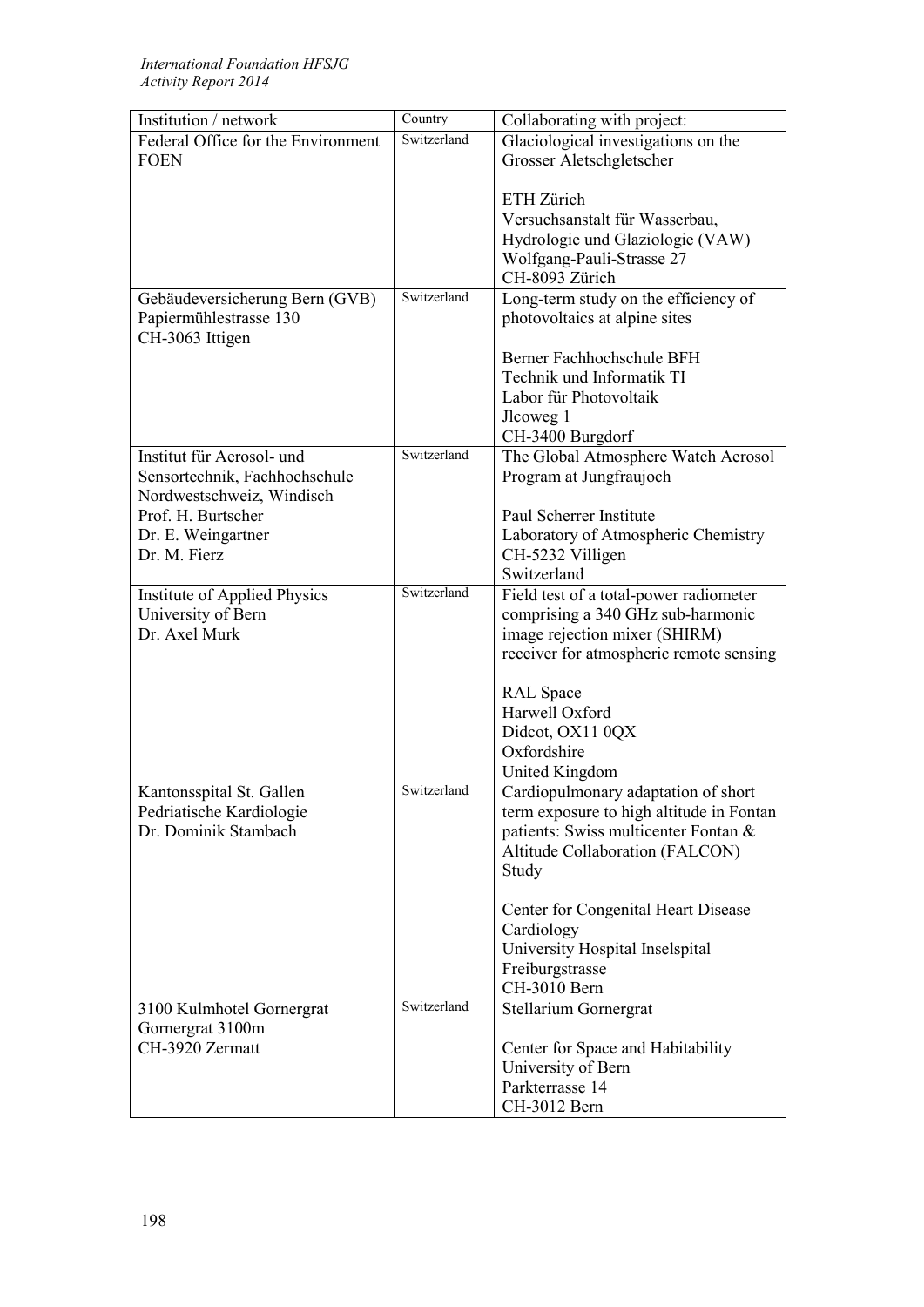| Institution / network                | Country     | Collaborating with project:               |
|--------------------------------------|-------------|-------------------------------------------|
| MeteoSwiss                           | Switzerland | Assessment of high altitude aerosol and   |
|                                      |             | cloud characteristics by remote sensing   |
|                                      |             |                                           |
|                                      |             | Swiss Federal Office of Technology,       |
|                                      |             | ETH Zürich                                |
|                                      |             | Institute for Atmospheric and Climate     |
|                                      |             | Science                                   |
|                                      |             | Universitätsstrasse 16                    |
|                                      |             | CH-8092 Zürich, Switzerland               |
| MeteoSwiss                           | Switzerland | <b>GROMOS-C: GRoundbased Ozone</b>        |
|                                      |             | Monitoring Spectrometer for Campaigns     |
|                                      |             |                                           |
|                                      |             | Institut für angewandte Physik            |
|                                      |             | Universität Bern                          |
|                                      |             | Sidlerstrasse 5                           |
|                                      |             | CH-3012 Bern                              |
| MeteoSwiss                           | Switzerland | National Air Pollution Monitoring         |
|                                      |             | Network (NABEL)                           |
|                                      |             |                                           |
|                                      |             | Empa                                      |
|                                      |             | Swiss Federal Laboratories for Materials  |
|                                      |             | Science and Technology                    |
|                                      |             | Ueberlandstrasse 129                      |
|                                      |             | CH-8600 Dübendorf                         |
| MeteoSwiss                           | Switzerland | Comprehensive Radiation Flux              |
|                                      |             | Assessment (CRUX)                         |
|                                      |             |                                           |
|                                      |             | Physikalisch-Meteorologisches             |
|                                      |             | Observatorium Davos PMOD                  |
|                                      |             | <b>World Radiation Center WRC</b>         |
|                                      |             | Dorfstrasse 33<br>CH-7260 Davos Dorf      |
|                                      | Switzerland | <b>Automated GNSS Network Switzerland</b> |
| MeteoSwiss, Zurich and Payerne       |             | (AGNES)                                   |
|                                      |             |                                           |
|                                      |             | Swiss Federal Office of Topography        |
|                                      |             | swisstopo                                 |
|                                      |             | Seftigenstrasse 264                       |
|                                      |             | CH-3084 Wabern                            |
| MeteoSwiss, Payerne                  | Switzerland | The Global Atmosphere Watch Aerosol       |
| Office fédéral de météorologie et de |             | Program at Jungfraujoch                   |
| climatologie MétéoSuisse             |             |                                           |
| Dr. D. Ruffieux                      |             | Paul Scherrer Institute                   |
| ch. de l'Aérologie                   |             | Laboratory of Atmospheric Chemistry       |
| CH-1530 Payerne                      |             | CH-5232 Villigen, Switzerland             |
| Paul Scherrer Institute              | Switzerland | Biological ice nucleators at tropospheric |
| Laboratory of Atmospheric            |             | cloud height                              |
| Chemistry                            |             |                                           |
| CH-5232 Villigen                     |             | University of Basel                       |
| Switzerland                          |             | Department of Environmental Sciences      |
|                                      |             | Bernoullistrasse 30                       |
|                                      |             | CH-4056 Basel                             |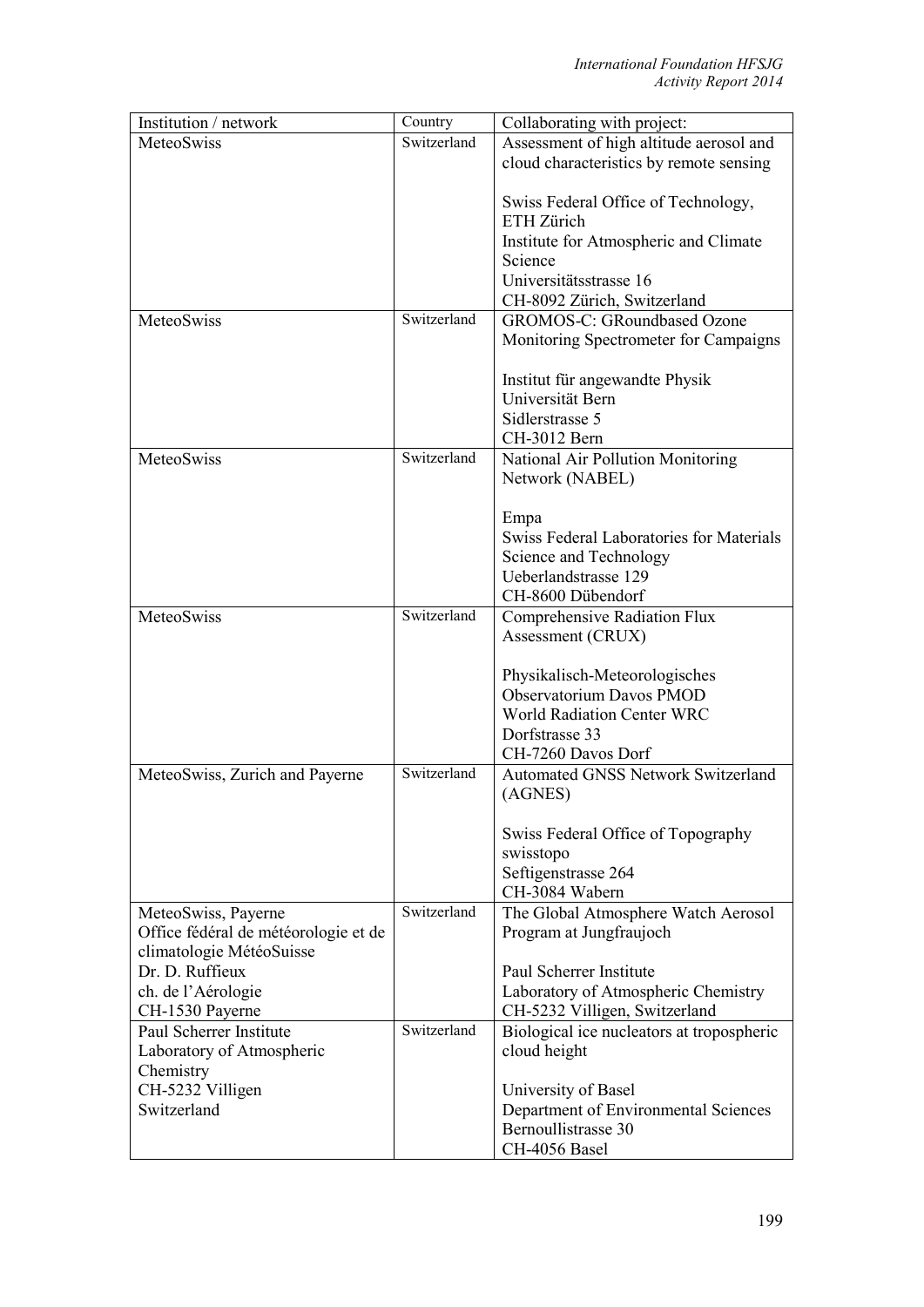| Institution / network           | Country     | Collaborating with project:                                             |
|---------------------------------|-------------|-------------------------------------------------------------------------|
| Paul Scherrer Institute         | Switzerland | Quantifying mountain venting of                                         |
| Laboratory of Atmospheric       |             | boundary layer air through Rn-222                                       |
| Chemistry                       |             | measurements                                                            |
| CH-5232 Villigen                |             |                                                                         |
| Switzerland                     |             | University of Basel                                                     |
|                                 |             | Department of Environmental Sciences                                    |
|                                 |             | Bernoullistrasse 30                                                     |
|                                 |             | CH-4056 Basel                                                           |
| Paul Scherrer Institute         | Switzerland | Assessment of high altitude aerosol and                                 |
| Laboratory of Atmospheric       |             | cloud characteristics by remote sensing                                 |
| Chemistry                       |             |                                                                         |
| CH-5232 Villigen                |             | Swiss Federal Office of Technology,                                     |
| Switzerland                     |             | ETH Zürich                                                              |
|                                 |             | Institute for Atmospheric and Climate                                   |
|                                 |             | Science                                                                 |
|                                 |             | Universitätsstrasse 16                                                  |
|                                 |             | CH-8092 Zürich, Switzerland                                             |
| Paul Scherrer Institute         | Switzerland | Field measurements of aerosols acting as                                |
| Laboratory of Atmospheric       |             | ice nucleating particles and their                                      |
| Chemistry                       |             | influence on mixed-phase clouds                                         |
| Prof. Urs Baltensperger         |             |                                                                         |
| Dr. Erik Herrmann               |             | Swiss Federal Office of Technology,                                     |
| CH-5232 Villigen                |             | ETH Zürich                                                              |
| Switzerland                     |             | Institute for Atmospheric and Climate                                   |
|                                 |             | Science                                                                 |
|                                 |             | Universitätsstr. 16                                                     |
|                                 |             | CH-8092 Zürich, Switzerland                                             |
| Paul Scherrer Institute         | Switzerland | National Air Pollution Monitoring                                       |
| Laboratory of Atmospheric       |             | Network (NABEL)                                                         |
| Chemistry                       |             |                                                                         |
| CH-5232 Villigen                |             | Empa                                                                    |
| Switzerland                     |             | Swiss Federal Laboratories for Materials                                |
|                                 |             | Science and Technology                                                  |
|                                 |             | Ueberlandstrasse 129                                                    |
|                                 |             | CH-8600 Dübendorf                                                       |
| Paul Scherrer Institute         | Switzerland | The Morphology and Optical Properties                                   |
| Laboratory of Atmospheric       |             | of Ice Particles in Mixed Phase Clouds                                  |
| Chemistry                       |             | (ISI-MICROPHYSICS)                                                      |
| CH-5232 Villigen                |             |                                                                         |
| Switzerland                     |             | Karlsruhe Institute of Technology                                       |
|                                 |             | Institute for Meteorology and Climate                                   |
|                                 |             | Research IMK-AAF                                                        |
|                                 |             | Hermann-von-Helmholtz-Platz 1                                           |
|                                 |             |                                                                         |
| Paul Scherrer Institute         | Switzerland | D-76344 Eggenstein-Leopoldshafen<br>Measurement of biological particles |
| Laboratory of Atmospheric       |             | during desert dust events                                               |
|                                 |             |                                                                         |
| Chemistry                       |             |                                                                         |
| CH-5232 Villigen<br>Switzerland |             | Karlsruhe Institute of Technology                                       |
|                                 |             | Institute for Meteorology and Climate<br>Research IMK-AAF               |
|                                 |             | Hermann-von-Helmholtz-Platz 1                                           |
|                                 |             |                                                                         |
|                                 |             | D-76344 Eggenstein-Leopoldshafen                                        |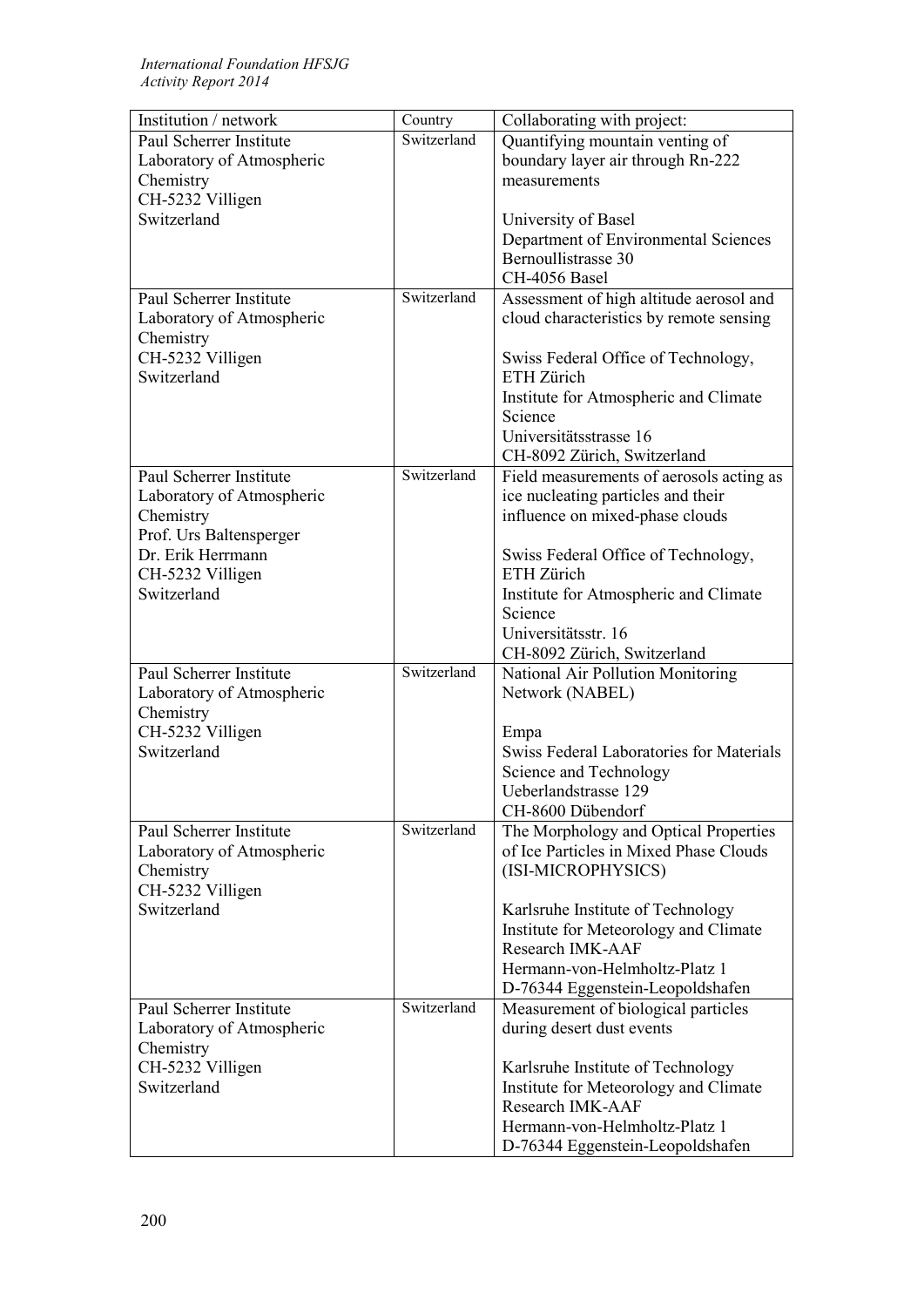| Institution / network                      | Country     | Collaborating with project:                                    |
|--------------------------------------------|-------------|----------------------------------------------------------------|
| Paul Scherrer Institute                    | Switzerland | Study of ultrafine particle concentrations                     |
| Laboratory of Atmospheric                  |             | and nucleation events                                          |
| Chemistry                                  |             |                                                                |
| CH-5232 Villigen                           |             | Goethe-University Frankfurt am Main                            |
| Switzerland                                |             | Institute for Atmospheric and                                  |
|                                            |             | <b>Environmental Sciences</b>                                  |
|                                            |             | Altenhöferallee 1                                              |
|                                            |             | D-60438 Frankfurt am Main, Germany                             |
| Paul Scherrer Institute                    | Switzerland | Characterization of ice residuals using                        |
| Laboratory of Atmospheric                  |             | X-ray microspectroscopy                                        |
| Chemistry                                  |             |                                                                |
| CH-5232 Villigen                           |             | Max Planck Institut für Chemie                                 |
| Switzerland                                |             | Multiphasenchemie                                              |
|                                            |             | Hahn-Meitner-Weg 1                                             |
|                                            |             | D-55128 Mainz, Germany                                         |
| Paul Scherrer Institute                    | Switzerland | Interactions between aerosols and rain                         |
| Laboratory of Atmospheric                  |             | clouds as a function of aerosol types and                      |
| Chemistry                                  |             | sources                                                        |
| CH-5232 Villigen                           |             |                                                                |
| Switzerland                                |             | Earth Science Institute                                        |
|                                            |             | Hebrew University of Jerusalem                                 |
|                                            |             | Edmond J. Safra, Campus Givat-Ram                              |
|                                            |             | Jerusalem, 91904                                               |
|                                            | Switzerland | Israel                                                         |
| Paul Scherrer Institute                    |             | Measurement of ice nucleating particles                        |
| Laboratory of Atmospheric                  |             | by the Frankfurt Deposition Freezing                           |
| Chemistry                                  |             | <b>Experiment FRIDGE</b>                                       |
| Dr. Ernest Weingartner<br>CH-5232 Villigen |             |                                                                |
| Switzerland                                |             | Institute for Atmospheric and<br><b>Environmental Sciences</b> |
|                                            |             | University Frankfurt                                           |
|                                            |             | Altenhöferallee 1                                              |
|                                            |             | D-60438 Frankfurt am Main                                      |
| PermaSense Network                         | Switzerland | Influences of the snowcover on thermal                         |
| www.permasense.ch                          |             | processes in steep permafrost rockwalls                        |
|                                            |             | Long-term permafrost monitoring                                |
|                                            |             |                                                                |
|                                            |             | WSL Institute for Snow and Avalanche                           |
|                                            |             | <b>Research SLF</b>                                            |
|                                            |             | Flüelastrasse 11                                               |
|                                            |             | CH-7260 Davos Dorf, Switzerland                                |
| PermaSense Network                         | Switzerland | Swiss Permafrost Monitoring Network                            |
| ETH Zürich                                 |             | <b>PERMOS</b>                                                  |
| Computer Engineering and                   |             |                                                                |
| Networks Laboratory (TIK)                  |             | University of Zürich                                           |
| Gloriastrasse 35                           |             | Department of Geography                                        |
| CH-8092 Zürich                             |             | Winterthurerstrasse 190                                        |
|                                            |             | CH-8057 Zürich                                                 |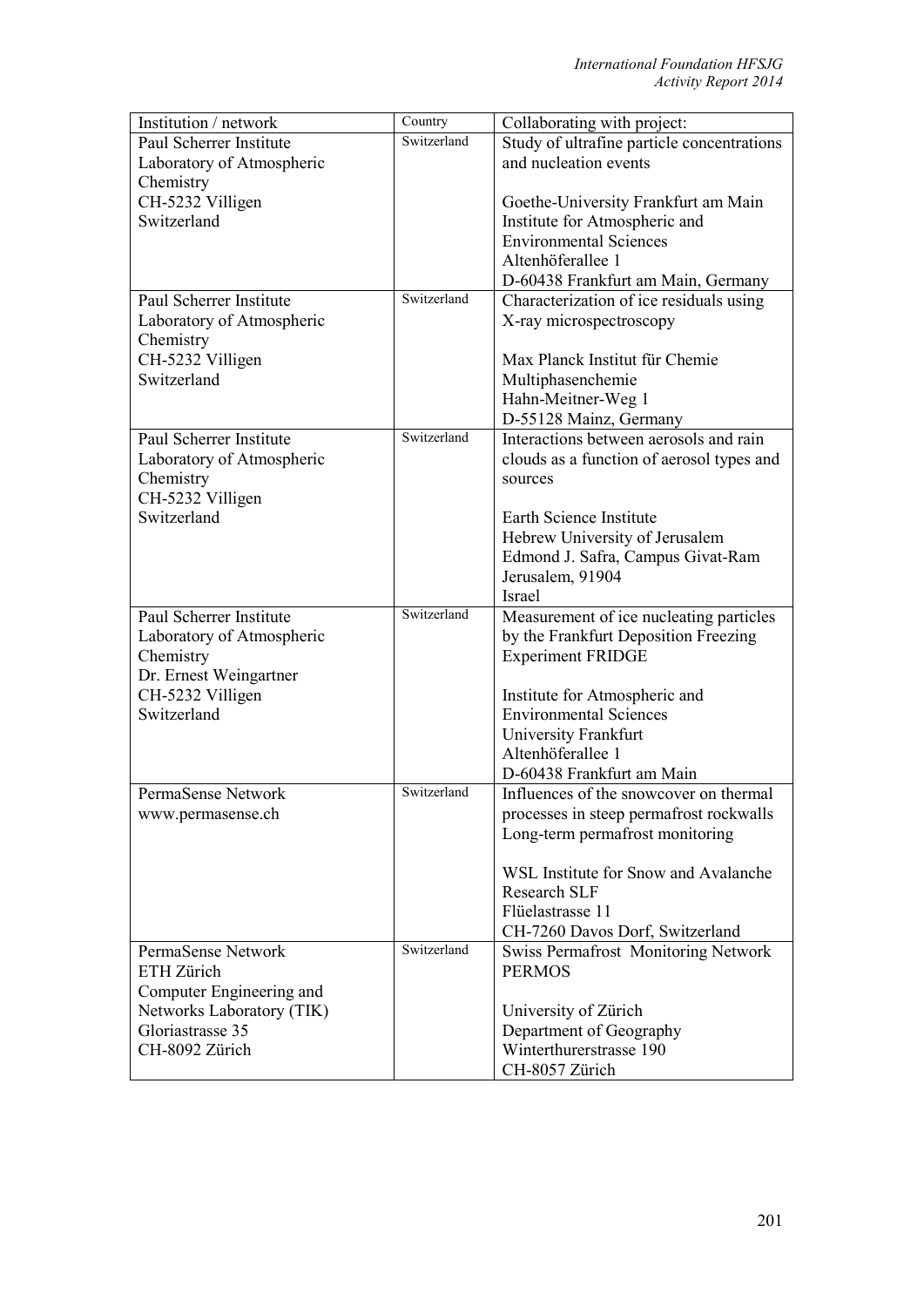| Institution / network                         | $\overline{\mathrm{Country}}$ | Collaborating with project:             |
|-----------------------------------------------|-------------------------------|-----------------------------------------|
| <b>PERMOS</b> (Permafrost Monitoring          | Switzerland                   | Influences of the snowcover on thermal  |
| Switzerland)                                  |                               | processes in steep permafrost rockwalls |
| http://www.permos.ch/                         |                               | Long-term permafrost monitoring         |
|                                               |                               |                                         |
|                                               |                               | WSL Institute for Snow and Avalanche    |
|                                               |                               | <b>Research SLF</b>                     |
|                                               |                               | Flüelastrasse 11                        |
|                                               |                               | CH-7260 Davos Dorf, Switzerland         |
| Physikalisch-Meteorologisches                 | Switzerland                   | The Global Atmosphere Watch Aerosol     |
| <b>Observatorium Davos PMOD</b>               |                               | Program at Jungfraujoch                 |
| <b>World Radiation Center WRC</b>             |                               |                                         |
| Dr. Julian Gröbner                            |                               | Paul Scherrer Institute                 |
| Davos Switzerland                             |                               | Laboratory of Atmospheric Chemistry     |
|                                               |                               | CH-5232 Villigen                        |
|                                               |                               | Switzerland                             |
| <b>SCCER-FURIES (Swiss</b>                    | Switzerland                   | Long-term study on the efficiency of    |
| Competence Center for Energy                  |                               | photovoltaics at alpine sites           |
| Research)                                     |                               |                                         |
| http://sccer-furies.epfl.ch/)                 |                               | Berner Fachhochschule BFH               |
|                                               |                               | Technik und Informatik TI               |
|                                               |                               | Labor für Photovoltaik                  |
|                                               |                               | Jlcoweg 1                               |
|                                               |                               | CH-3400 Burgdorf                        |
| Sputnik Engineering AG                        | Switzerland                   | Long-term study on the efficiency of    |
| http://www.solarmax.com/ch/de/                |                               | photovoltaics at alpine sites           |
|                                               |                               |                                         |
|                                               |                               | Berner Fachhochschule BFH               |
|                                               |                               | Technik und Informatik TI               |
|                                               |                               | Labor für Photovoltaik                  |
|                                               |                               | Jlcoweg 1                               |
|                                               | Switzerland                   | CH-3400 Burgdorf                        |
| Studiengesellschaft Mont Soleil<br>Les Brenet |                               | Long-term study on the efficiency of    |
|                                               |                               | photovoltaics at alpine sites           |
|                                               |                               | Berner Fachhochschule BFH               |
|                                               |                               | Technik und Informatik TI               |
|                                               |                               | Labor für Photovoltaik                  |
|                                               |                               | Jlcoweg 1                               |
|                                               |                               | CH-3400 Burgdorf                        |
| Study of solar photometry (aerosol            | Switzerland                   | Global Atmosphere Watch Radiation       |
| optical depth) and long-wave                  |                               | Measurements                            |
| infrared radiative forcing in                 |                               |                                         |
| collaboration with the                        |                               | Federal Office of Meteorology and       |
| Physikalisch Meteorologisches                 |                               | climatology MeteoSwiss                  |
| Observatorium Davos (PMOD),                   |                               | Station Aérologique                     |
| World Radiation Center (WRC)                  |                               | Ch. de l'Aérologie                      |
| Dorfstrasse 33                                |                               | CH-1530 Payerne                         |
| CH-7260 Davos Dorf                            |                               |                                         |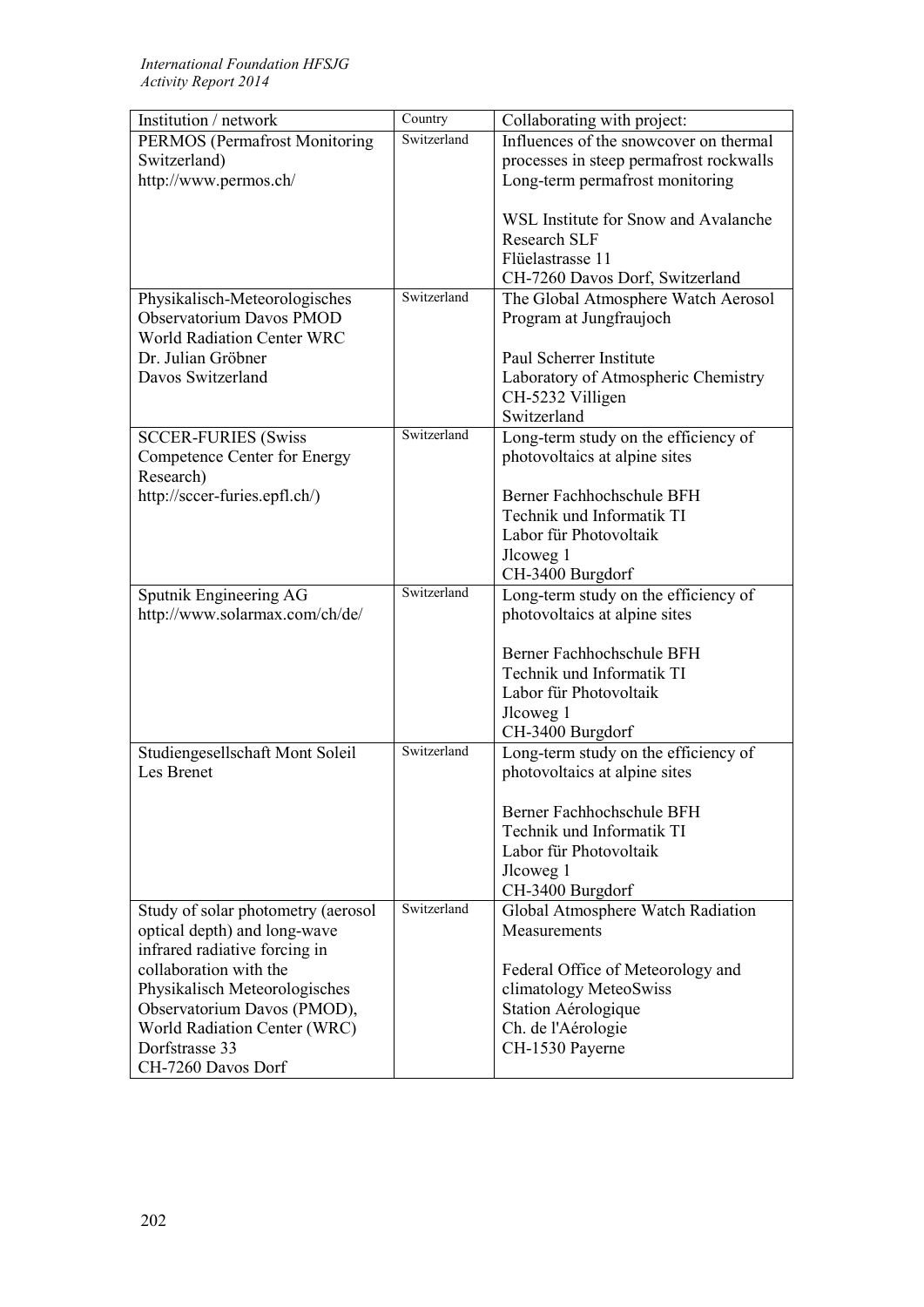| Institution / network                   | Country     | Collaborating with project:                |
|-----------------------------------------|-------------|--------------------------------------------|
| Swiss Federal Office for the            | Switzerland | Emissions and imissions of atmospheric     |
| Environment (FOEN)                      |             | mercury in Switzerland                     |
|                                         |             |                                            |
|                                         |             | Institute for Chemical and                 |
|                                         |             | Bioengineering                             |
|                                         |             | ETH Zürich                                 |
|                                         |             | Vladimir-Prelog-Weg 1                      |
|                                         |             | CH-8093 Zürich                             |
| Swiss GCOS office                       | Switzerland | High precision carbon dioxide and          |
| http://www.proclim.ch/4dcgi/procli      |             | oxygen measurements at Jungfraujoch        |
| $m/a$ ll/News?33566                     |             |                                            |
|                                         |             | Universität Bern                           |
|                                         |             | Physikalisches Institut                    |
|                                         |             |                                            |
|                                         |             | Klima- und Umweltphysik<br>Sidlerstrasse 5 |
|                                         |             |                                            |
|                                         | Switzerland | CH-3012 Bern                               |
| <b>Swiss Glacier Monitoring Network</b> |             | Glaciological investigations on the        |
| http://glaciology.ethz.ch/swiss-        |             | Grosser Aletschgletscher                   |
| glaciers                                |             |                                            |
|                                         |             | ETH Zürich                                 |
|                                         |             | Versuchsanstalt für Wasserbau,             |
|                                         |             | Hydrologie und Glaziologie (VAW)           |
|                                         |             | Wolfgang-Pauli-Strasse 27                  |
|                                         |             | CH-8093 Zürich                             |
| Uepaa AG                                | Switzerland | Avalanche Rescue Beacon with               |
| Seefeldstrasse 301a                     |             | Smartphones                                |
| CH-8008 Zürich                          |             |                                            |
|                                         |             | ETH Zürich                                 |
|                                         |             | Computer Engineering and Networks          |
|                                         |             | Laboratory                                 |
|                                         |             | <b>Communication Systems Group</b>         |
|                                         |             | Gloriastrasse 35                           |
|                                         |             | CH-8092 Zürich                             |
| Universität Basel                       | Switzerland | The Global Atmosphere Watch Aerosol        |
| Institut für                            |             | Program at Jungfraujoch                    |
| Umweltgeowissenschaften                 |             |                                            |
| Dr. Franz Conen                         |             | Paul Scherrer Institute                    |
| Bernoullistrasse 30                     |             | Laboratory of Atmospheric Chemistry        |
| CH-4056 Basel                           |             | CH-5232 Villigen                           |
|                                         |             | Switzerland                                |
| Universität Basel                       | Switzerland | Cardiopulmonary adaptation of short        |
| Kardiologie                             |             | term exposure to high altitude in Fontan   |
| PD Dr. Daniel Tobler                    |             | patients: Swiss multicenter Fontan &       |
|                                         |             | Altitude Collaboration (FALCON) Study      |
|                                         |             |                                            |
|                                         |             | Center for Congenital Heart Disease        |
|                                         |             | Cardiology                                 |
|                                         |             | University Hospital Inselspital            |
|                                         |             | Freiburgstrasse                            |
|                                         |             |                                            |
|                                         |             | CH-3010 Bern                               |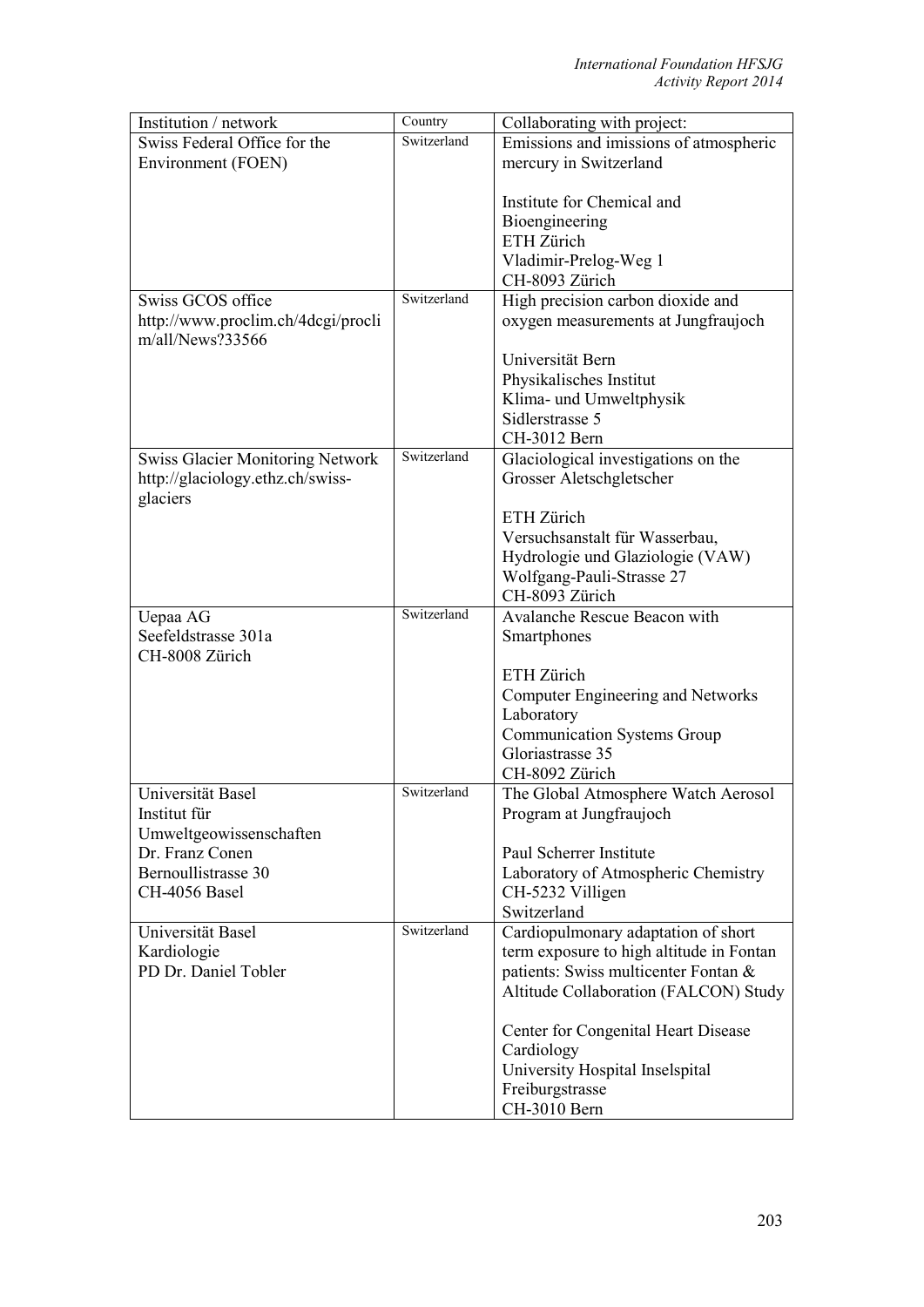| Switzerland<br>Long-term study on the efficiency of<br>University of Bern<br>photovoltaics at alpine sites<br>Berner Fachhochschule BFH<br>Technik und Informatik TI<br>Labor für Photovoltaik<br>Jlcoweg 1<br>CH-3400 Burgdorf<br>Switzerland<br><b>Automated GNSS Network Switzerland</b><br>University of Bern<br>Astronomical Institute (AIUB),<br>(AGNES) |
|----------------------------------------------------------------------------------------------------------------------------------------------------------------------------------------------------------------------------------------------------------------------------------------------------------------------------------------------------------------|
|                                                                                                                                                                                                                                                                                                                                                                |
|                                                                                                                                                                                                                                                                                                                                                                |
|                                                                                                                                                                                                                                                                                                                                                                |
|                                                                                                                                                                                                                                                                                                                                                                |
|                                                                                                                                                                                                                                                                                                                                                                |
|                                                                                                                                                                                                                                                                                                                                                                |
|                                                                                                                                                                                                                                                                                                                                                                |
|                                                                                                                                                                                                                                                                                                                                                                |
|                                                                                                                                                                                                                                                                                                                                                                |
|                                                                                                                                                                                                                                                                                                                                                                |
| Sidlerstrasse 5                                                                                                                                                                                                                                                                                                                                                |
| CH-3012 Bern<br>Swiss Federal Office of Topography                                                                                                                                                                                                                                                                                                             |
| swisstopo                                                                                                                                                                                                                                                                                                                                                      |
| Seftigenstrasse 264                                                                                                                                                                                                                                                                                                                                            |
| CH-3084 Wabern                                                                                                                                                                                                                                                                                                                                                 |
| Switzerland<br><b>Automated GNSS Network Switzerland</b><br>University of Bern                                                                                                                                                                                                                                                                                 |
| Institute of Applied Physics (IAP)<br>(AGNES)                                                                                                                                                                                                                                                                                                                  |
| Sidlerstrasse 5                                                                                                                                                                                                                                                                                                                                                |
| CH-3012 Bern<br>Swiss Federal Office of Topography                                                                                                                                                                                                                                                                                                             |
| swisstopo                                                                                                                                                                                                                                                                                                                                                      |
| Seftigenstrasse 264                                                                                                                                                                                                                                                                                                                                            |
| CH-3084 Wabern                                                                                                                                                                                                                                                                                                                                                 |
| Switzerland<br>National Air Pollution Monitoring<br>University of Bern                                                                                                                                                                                                                                                                                         |
| Physics Institute<br>Network (NABEL)                                                                                                                                                                                                                                                                                                                           |
| <b>Climate and Environmental Physics</b>                                                                                                                                                                                                                                                                                                                       |
| Sidlerstrasse 5<br>Empa                                                                                                                                                                                                                                                                                                                                        |
| <b>Swiss Federal Laboratories for Materials</b><br>CH-3012 Bern                                                                                                                                                                                                                                                                                                |
| Science and Technology                                                                                                                                                                                                                                                                                                                                         |
| Ueberlandstrasse 129                                                                                                                                                                                                                                                                                                                                           |
| CH-8600 Duebendorf                                                                                                                                                                                                                                                                                                                                             |
| Switzerland<br>The Global Atmosphere Watch Aerosol<br>University of Bern                                                                                                                                                                                                                                                                                       |
| Physics Institute<br>Program at Jungfraujoch                                                                                                                                                                                                                                                                                                                   |
| <b>Climate and Environmental Physics</b>                                                                                                                                                                                                                                                                                                                       |
| Prof. M. Leuenberger<br>Paul Scherrer Institute                                                                                                                                                                                                                                                                                                                |
| Laboratory of Atmospheric Chemistry<br>Sidlerstrasse 5                                                                                                                                                                                                                                                                                                         |
| CH-3012 Bern<br>CH-5232 Villigen                                                                                                                                                                                                                                                                                                                               |
| Switzerland                                                                                                                                                                                                                                                                                                                                                    |
| Switzerland<br>Continuous measurement of stable CO2<br>University of Bern                                                                                                                                                                                                                                                                                      |
| Physics Institute<br>isotopes at Jungfraujoch, Switzerland                                                                                                                                                                                                                                                                                                     |
| Climate and Environmental Physics                                                                                                                                                                                                                                                                                                                              |
| Sidlerstrasse 5<br>Empa                                                                                                                                                                                                                                                                                                                                        |
| CH-3012 Bern<br>Laboratory for Air Pollution and                                                                                                                                                                                                                                                                                                               |
| <b>Environmental Technology</b>                                                                                                                                                                                                                                                                                                                                |
| Überlandstrasse 129                                                                                                                                                                                                                                                                                                                                            |
| CH-8600 Dübendorf                                                                                                                                                                                                                                                                                                                                              |
| Switzerland<br>Flask comparison on Jungfraujoch<br>University of Bern                                                                                                                                                                                                                                                                                          |
| Physics Institute                                                                                                                                                                                                                                                                                                                                              |
| Climate and Environmental Physics<br>Max Planck Institut für Biogeochemie                                                                                                                                                                                                                                                                                      |
| Hans Knöll Str. 10<br>Sidlerstrasse 5                                                                                                                                                                                                                                                                                                                          |
| CH-3012 Bern<br>D-007745 Jena                                                                                                                                                                                                                                                                                                                                  |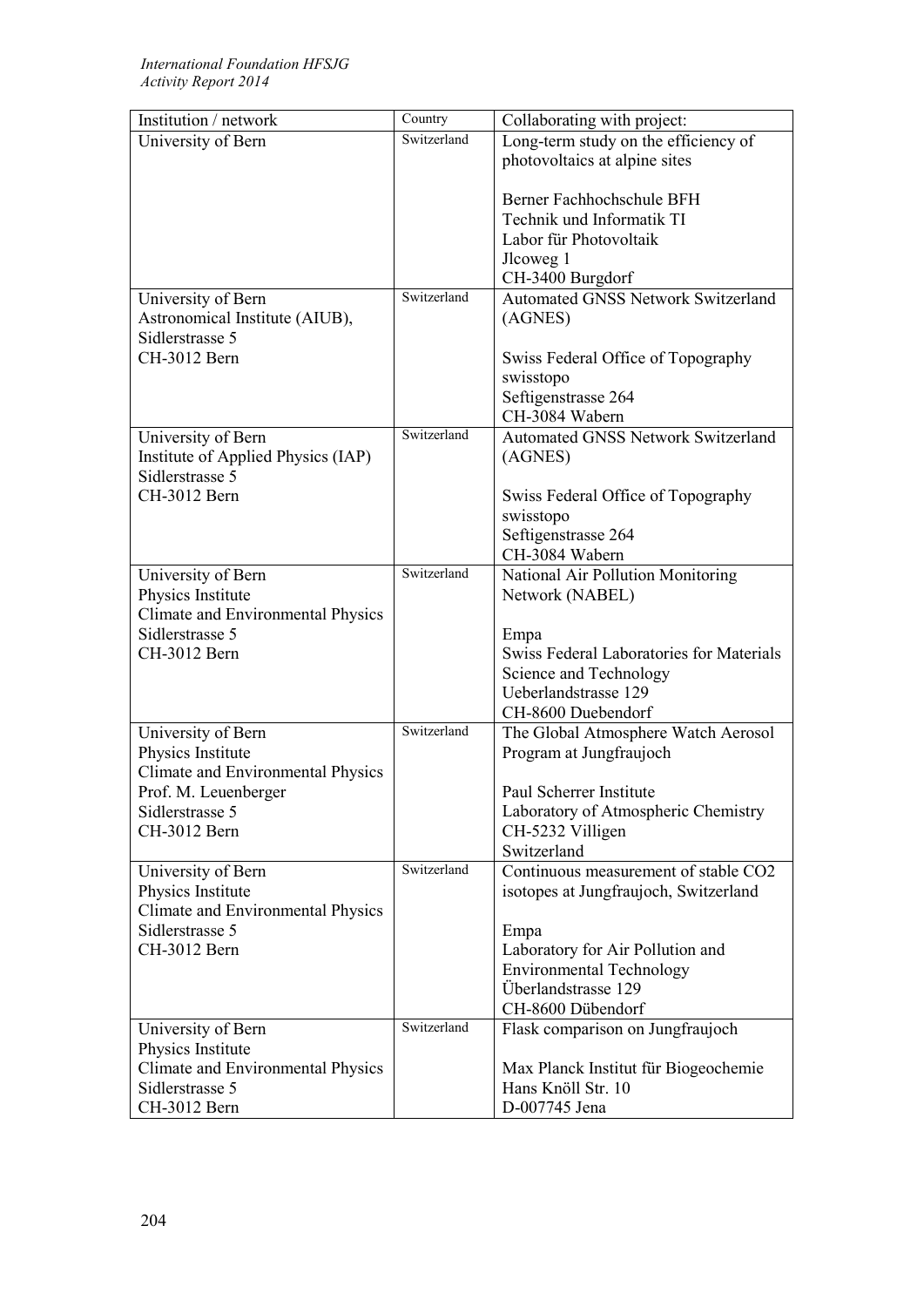| Institution / network                    | Country     | Collaborating with project:                                                |
|------------------------------------------|-------------|----------------------------------------------------------------------------|
| University of Bern                       | Switzerland | Flask comparison on Jungfraujoch                                           |
| Physics Institute                        |             |                                                                            |
| <b>Climate and Environmental Physics</b> |             | Isotope Research — Energy and                                              |
| Sidlerstrasse 5                          |             | <b>Sustainability Research Institute</b>                                   |
| CH-3012 Bern                             |             | Groningen                                                                  |
|                                          |             | Nijenborgh 4                                                               |
|                                          |             | 9747 AG Groningen /                                                        |
|                                          |             | The Netherlands                                                            |
| Universität Bern                         | Switzerland | 85Kr Activity Determination in                                             |
| Physikalisches Institut                  |             | Tropospheric Air                                                           |
| Klima- und Umweltphysik                  |             |                                                                            |
| Dr. Roland Purtschert                    |             | Bundesamt für Strahlenschutz                                               |
| Sidlerstrasse 5                          |             | Rosastrasse 9                                                              |
| CH-3012 Bern                             |             | D-79098 Freiburg                                                           |
| Universität Fribourg                     | Switzerland | The Global Atmosphere Watch Aerosol                                        |
| Departement für                          |             | Program at Jungfraujoch                                                    |
| Geowissenschaften                        |             |                                                                            |
| Prof. Dr. B. Grobéty                     |             | Paul Scherrer Institute                                                    |
| Chemin du Musée 6                        |             | Laboratory of Atmospheric Chemistry                                        |
| CH-1700 Fribourg                         |             | CH-5232 Villigen                                                           |
|                                          |             | Switzerland                                                                |
| Universität Fribourg                     | Switzerland | Influences of the snowcover on thermal                                     |
| Department of Geosciences                |             |                                                                            |
| Prof. Martin Hoelzle                     |             | processes in steep permafrost rockwalls<br>Long-term permafrost monitoring |
| Chemin du Musée 6                        |             |                                                                            |
|                                          |             | WSL Institute for Snow and Avalanche                                       |
| CH-1700 Fribourg                         |             | <b>Research SLF</b>                                                        |
|                                          |             | Flüelastrasse 11                                                           |
|                                          |             | CH-7260 Davos Dorf, Switzerland                                            |
|                                          | Switzerland |                                                                            |
| University of Geneva                     |             | Stellarium Gornergrat                                                      |
| Geneva Observatory                       |             |                                                                            |
| <b>Astronomy Department</b>              |             | Center for Space and Habitability                                          |
| 51, Chemin des Maillettes                |             | University of Bern<br>Parkterrasse 14                                      |
| CH-1290 Sauverny                         |             | CH-3012 Bern                                                               |
|                                          | Switzerland |                                                                            |
| University of Zurich                     |             | Cardiopulmonary adaptation of short                                        |
| Cardiology                               |             | term exposure to high altitude in Fontan                                   |
| PD Dr. Matthias Greutmann                |             | patients: Swiss multicenter Fontan &                                       |
|                                          |             | Altitude Collaboration (FALCON) Study                                      |
|                                          |             | Center for Congenital Heart Disease                                        |
|                                          |             | Cardiology                                                                 |
|                                          |             | University Hospital Inselspital                                            |
|                                          |             | Freiburgstrasse                                                            |
|                                          |             | CH-3010 Bern                                                               |
|                                          |             |                                                                            |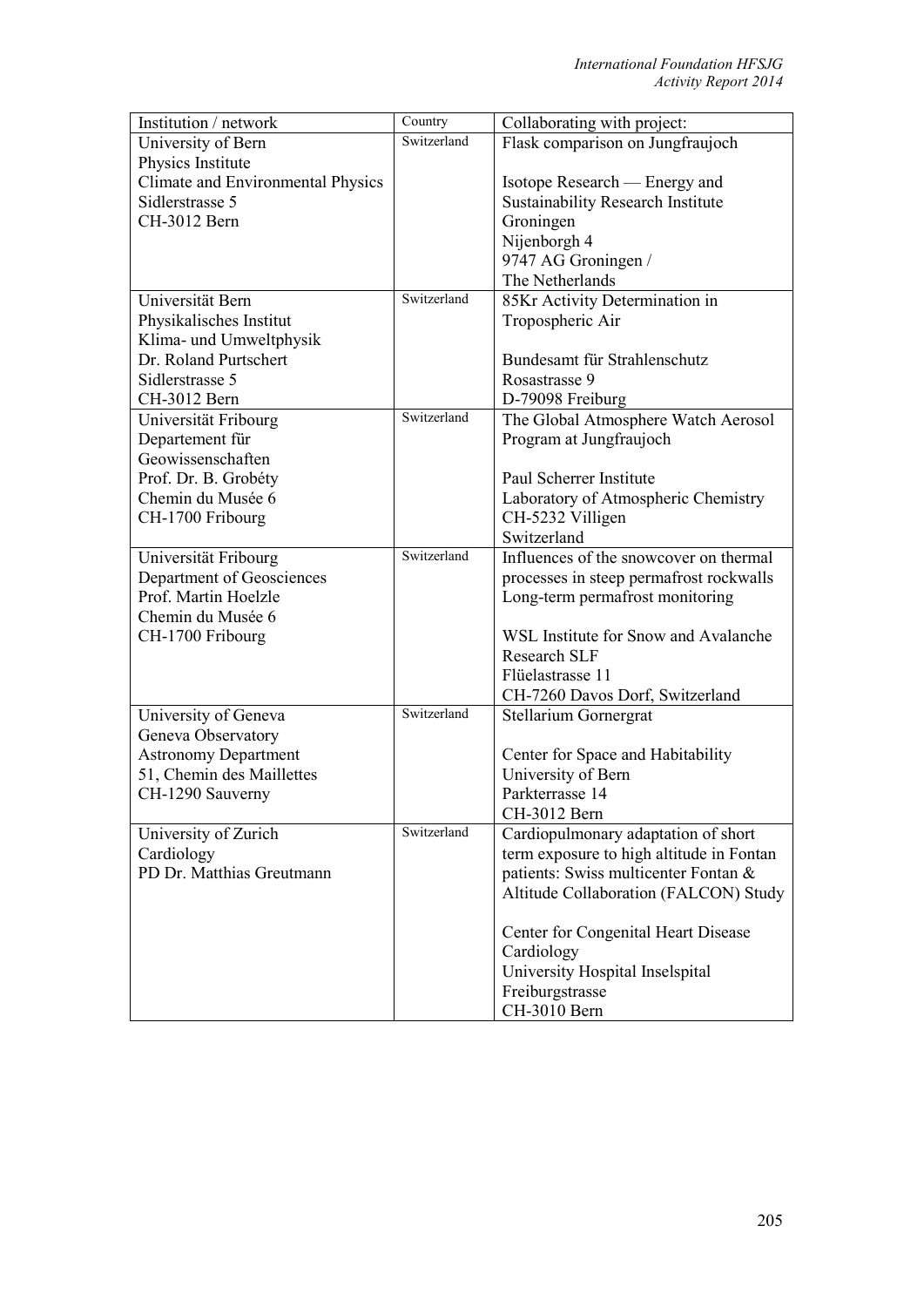| Institution / network                  | Country     | Collaborating with project:                |
|----------------------------------------|-------------|--------------------------------------------|
| University of Zurich                   | Switzerland | Influences of the snowcover on thermal     |
| Department of Geography                |             | processes in steep permafrost rockwalls    |
| Glaciology, Geomorphodynamics          |             | Long-term permafrost monitoring            |
| & Geochronology                        |             |                                            |
| Winterthurerstr. 190                   |             | WSL Institute for Snow and Avalanche       |
| CH-8057 Zürich, Switzerland            |             | <b>Research SLF</b>                        |
|                                        |             | Flüelastrasse 11                           |
|                                        |             | CH-7260 Davos Dorf, Switzerland            |
| Institute<br>WSL<br>for<br>Snow<br>and | Switzerland | <b>Swiss Permafrost Monitoring Network</b> |
| <b>Avalanche Research SLF</b>          |             | <b>PERMOS</b>                              |
| Flüelastrasse 11                       |             |                                            |
| CH-7260 Davos Dorf                     |             | University of Zürich                       |
| Dr. Marcia Phillips                    |             | Department of Geography                    |
|                                        |             | Winterthurerstrasse 190                    |
|                                        |             | CH-8057 Zürich                             |
| Centre for Isotope Research CIO        | The         | High precision carbon dioxide and          |
| Groningen, The Netherlands             | Netherlands | oxygen measurements at Jungfraujoch        |
|                                        |             |                                            |
|                                        |             | Universität Bern                           |
|                                        |             | Physikalisches Institut                    |
|                                        |             | Sidlerstrasse 5                            |
|                                        |             | CH-3012 Bern                               |
|                                        | The         |                                            |
| Centre for Isotope Research CIO        | Netherlands | Flask comparison on Jungfraujoch           |
| Groningen, The Netherlands             |             |                                            |
|                                        |             | Max Planck Institut für Biogeochemie       |
|                                        |             | Hans Knöll Str. 10                         |
|                                        | Turkey      | D-007745 Jena                              |
| <b>Abant Izzet Baysal University</b>   |             | Test for a new concept of an EAS           |
| Department of Physics                  |             | detector for UHE neutrinos                 |
| Experimental Nuclear and High          |             |                                            |
| <b>Energy Group</b>                    |             | University of Rome La Sapienza             |
| Prof. Dr. Haluk Denizli                |             | Departement of Physics                     |
| Bolu / Turkey                          |             | Piazza A. Moro 5                           |
|                                        |             | I-00185 Rome                               |
| University of Birmingham               | UK          | Human adaptation to high altitude          |
| School of Sport, Exercise and          |             |                                            |
| <b>Rehabilitation Sciences</b>         |             | University of Zürich                       |
| Prof. James Fisher                     |             | Institute of Physiology                    |
| United Kingdom                         |             | Winterthurerstrasse 190                    |
|                                        |             | CH-8057 Zürich                             |
| University of Bristol                  | UK          | Halogenated greenhouse gases at            |
|                                        |             | Jungfraujoch                               |
|                                        |             |                                            |
|                                        |             | Empa                                       |
|                                        |             | Laboratory for Air Pollution/              |
|                                        |             | <b>Environmental Technology</b>            |
|                                        |             | Überlandstrasse 129                        |
|                                        |             | CH-8600 Dübendorf                          |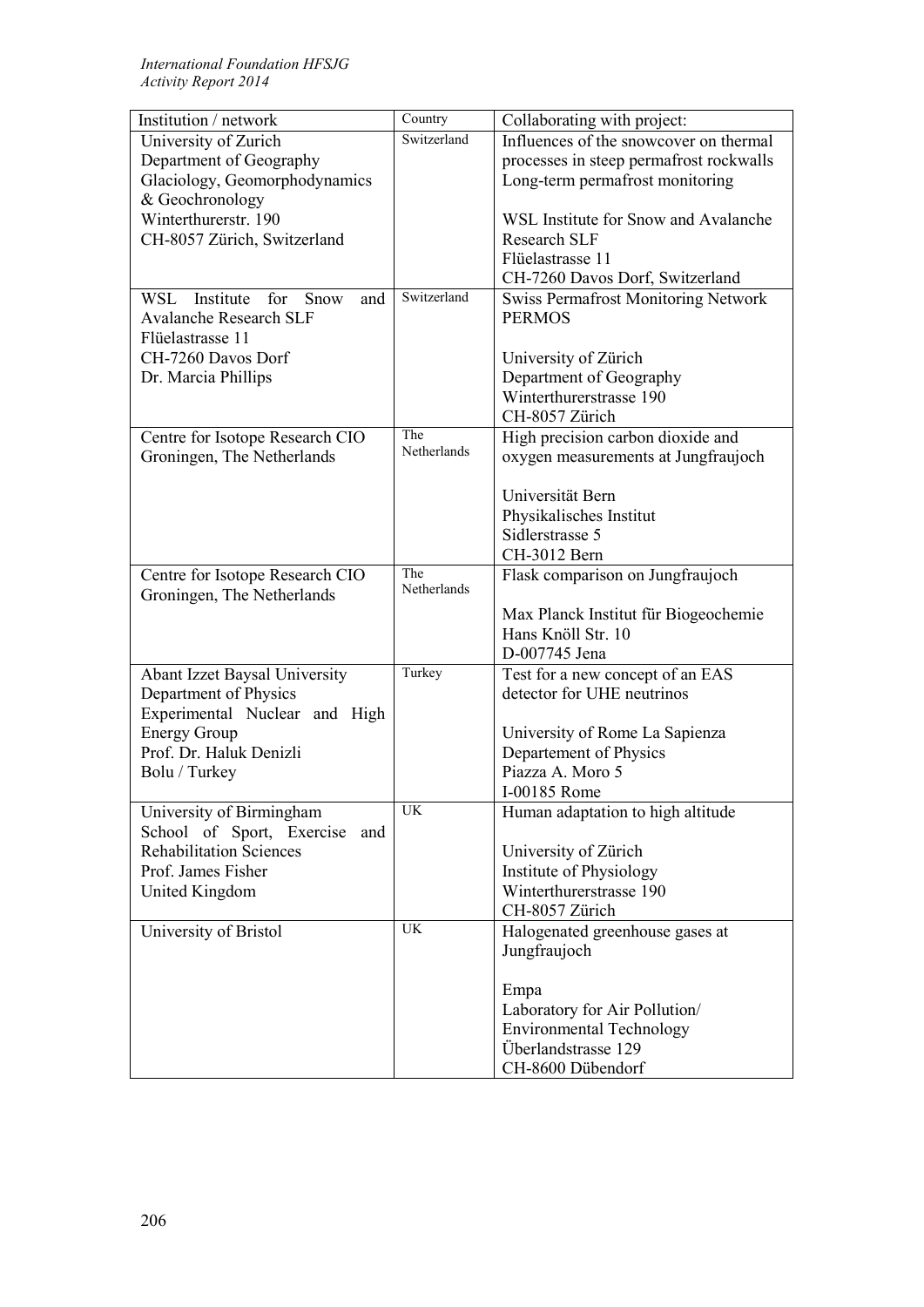| Institution / network                          | Country   | Collaborating with project:                       |
|------------------------------------------------|-----------|---------------------------------------------------|
| University of Leeds                            | <b>UK</b> | Atmospheric physics and chemistry                 |
| School of Earth and Environment                |           |                                                   |
| Collaboration with Martin                      |           | Belgian Institute for Space Aeronomy              |
| Chipperfield                                   |           | Ringlaan 3                                        |
| Leeds, LS2 9JT                                 |           | B-1180 Brussels                                   |
| <b>United Kingdom</b>                          |           | Belgium                                           |
| http://www.see.leeds.ac.uk/people/             |           |                                                   |
| m.chipperfield                                 |           |                                                   |
| University of Leeds                            | <b>UK</b> | High resolution, solar infrared Fourier           |
|                                                |           | Transform spectrometry. Application to            |
|                                                |           | the study of the Earth atmosphere                 |
|                                                |           |                                                   |
|                                                |           | University of Liège                               |
|                                                |           | Dept. of Astrophysics, Geophysics &               |
|                                                |           | Oceanology                                        |
|                                                |           | Allée du six Août, 17 - Bâtiment B5a              |
|                                                |           | B-4000 Liège, Belgium                             |
| University of Manchester                       | <b>UK</b> | The Global Atmosphere Watch Aerosol               |
| School of Earth, Atmospheric and               |           | Program at Jungfraujoch                           |
| <b>Environmental Sciences (SEAES)</b>          |           |                                                   |
| Prof. H. Coe                                   |           | Paul Scherrer Institute                           |
| Prof. T. Choularton                            |           | Laboratory of Atmospheric Chemistry               |
| Manchester, UK                                 |           | CH-5232 Villigen                                  |
|                                                |           | Switzerland                                       |
| University of Manchester                       | <b>UK</b> | Study of snowfall by means of remote              |
| Centre for Atmospheric Science                 |           | sensing and in-situ instruments                   |
| <b>SEAES</b>                                   |           |                                                   |
| University of Manchester                       |           |                                                   |
| Manchester, UK                                 |           | <b>Environmental Remote Sensing</b><br>Laboratory |
|                                                |           | $EPFL - ENAC - LTE$                               |
|                                                |           |                                                   |
|                                                |           | Bâtiment GR, Station 2                            |
|                                                | UK        | CH-1015 Lausanne                                  |
| University of Manchester                       |           | Field measurements of aerosols acting             |
| Centre for Atmospheric Science<br><b>SEAES</b> |           | as ice nucleating particles and their             |
|                                                |           | influence on mixed-phase clouds                   |
| Paul Connolly and Gary Lloyd                   |           |                                                   |
| Manchester, UK                                 |           | Swiss Federal Office of Technology,<br>ETH Zürich |
|                                                |           |                                                   |
|                                                |           | Institute for Atmospheric and Climate             |
|                                                |           | Science<br>Universitätsstr. 16                    |
|                                                |           |                                                   |
|                                                | <b>UK</b> | CH-8092 Zürich, Switzerland                       |
| University of Manchester                       |           | Measurement of biological particles               |
| Centre for Atmospheric Science                 |           | during desert dust events                         |
| <b>SEAES</b>                                   |           |                                                   |
| University of Manchester                       |           | Karlsruhe Institute of Technology                 |
| Manchester, UK                                 |           | Institute for Meteorology and Climate             |
|                                                |           | Research IMK-AAF                                  |
|                                                |           | Hermann-von-Helmholtz-Platz 1                     |
|                                                |           | D-76344 Eggenstein-Leopoldshafen                  |